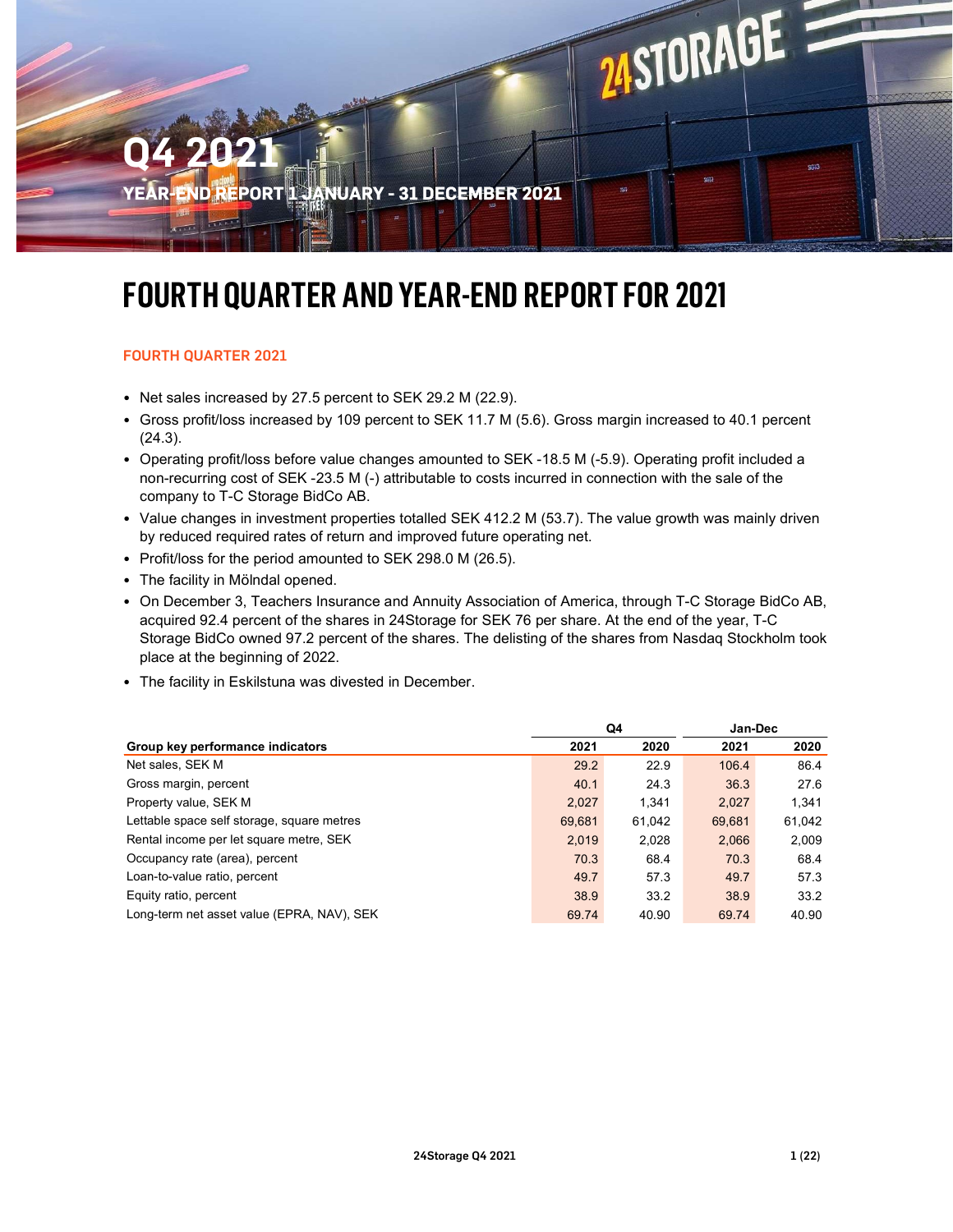#### FINANCIAL PERFORMANCE - FOURTH QUARTER 2021

#### Performance in the quarter

The fourth quarter was characterised by stable progress, positive growth and improved margins thanks to increased maturity for the company's facilities.

During the quarter, the facility in Mölndal opened and the facility in Eskilstuna was divested. The letting increased by 35 units and 478 square meters, despite the fact that the facility in Eskilstuna was divested. The occupancy rate amounted to 70.3 percent (68.4). The occupancy rate made strong progress despite the company's expansion and increased lettable area with the new facilities in Mölndal, Uppsala, Vällingby and Västerås, which have only received a limited number of customers to date. An initially lower occupancy rate is natural and a short-term consequence of the company's growth strategy.

The average rent per lettable square meter marginally decreased to SEK 2,019 (2,028) per square meter during the quarter due to welcome promotions and opening the new facility in Mölndal. Discounts decrease as the share of new customers decreases, in line with the facilities reaching a higher degree of maturity.

The Covid-19 pandemic continued not to have any noticeable negative effects on operations.

On December 3, Teachers Insurance and Annuity Association of America, through T-C Storage BidCo AB, acquired 92.4 percent of the shares in 24Storage for SEK 76 per share. At year end T-C Storage BidCon owned 97.2 percent of the shares. Delisting of the shares from Nasdaq Stockholm took place at the beginning of 2022. 24Storage still has bonds listed on Nasdaq Stockholm.

#### Net sales and gross profit/loss

Net sales increased by 27.5 percent to SEK 29.2 M (22.9). At the same time, operating expenses increased by only 0.9 percent, due to the scalability of the business model. Gross profit/loss increased to SEK 11.7 M (5.6).

Administrative expenses amounted to SEK -30.2 M (-11.5). Administrative expenses include costs incurred in connection with the sale of the company to T-C Storage BidCo SEK -23.5 M (-), depreciation and amortization of SEK -2.5 M (-2.6), mainly attributable to the company's ERP system and capitalised costs of SEK 6.3 M (1.4), which primarily relate to project management in connection with acquisitions and construction, conversion and extensions of self storage facilities.

Operating profit/loss before changes in value of investment properties amounted to SEK -18.5 M (-5.9). Unrealised value changes in investment property amounted to SEK 412.2 M (53.7) in the period. The value growth was mainly driven by reduced required rates of return and improved future operating net. Operating profit/loss after changes in the value of investment properties amounted to SEK 393.7 M (47.8).

Net financial income/expense amounted to -15,3 MSEK (-14,0).

Profit/loss after tax amounted to SEK 298.0 M (26.5).

Occupancy rate, area



#### Rental income per let m²



#### Net sales per quarter

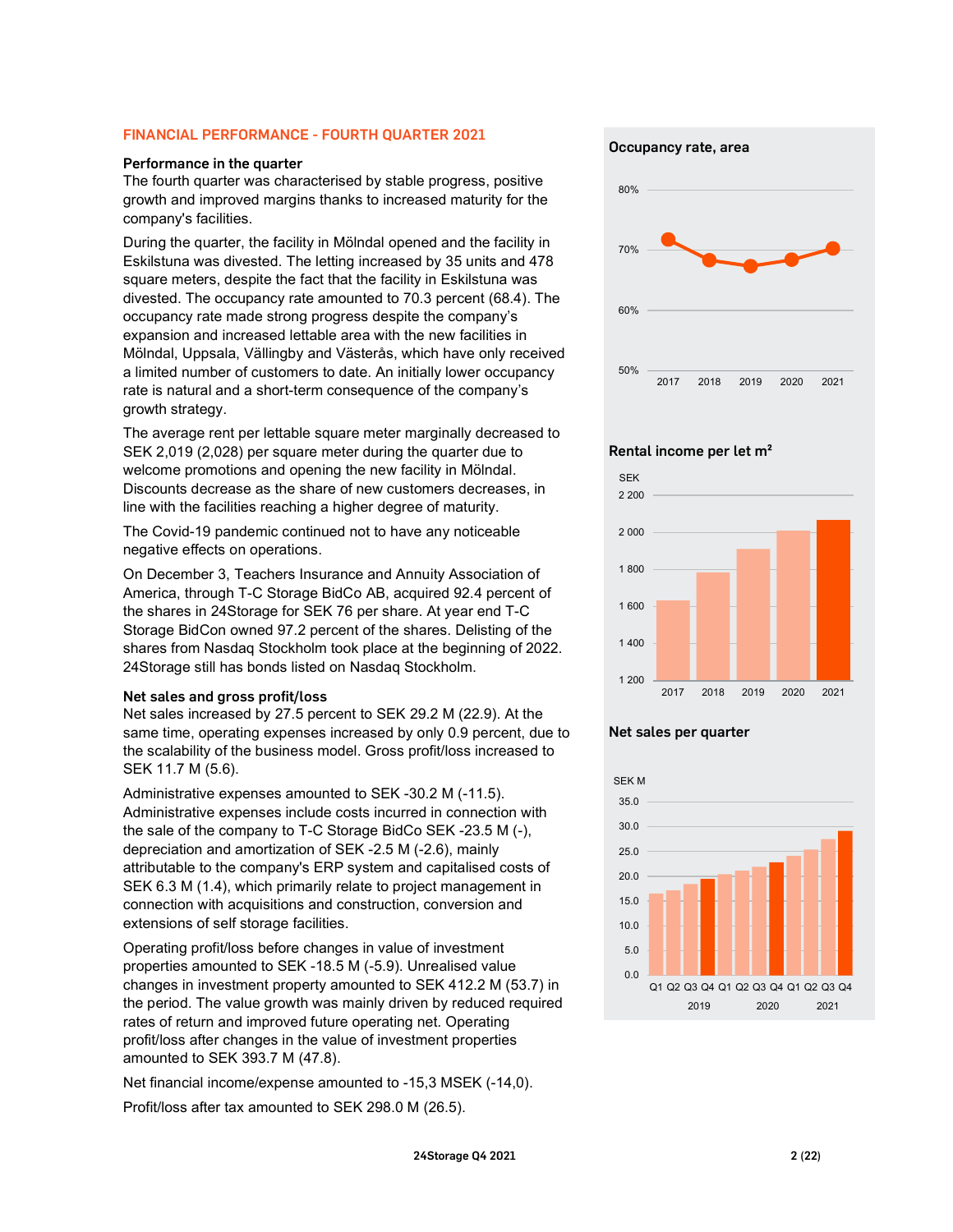#### Cash flow

Total cash flow for the Group amounted to SEK -56.2 M (56.3), of which cash flow from operating activities was SEK -32.9 M (-10.3).

Cash flow from investing activities amounted to SEK -53.9 M (-39.0), mainly due to ongoing construction projects.

Financing activities contributed SEK 30.6 M (105.6), of which interest-bearing liabilities increased by net SEK 31.7 M (107.4).

#### JANUARY - DECEMBER 2021

- Net sales increased by 23.1 percent to SEK 106.4 M (86.4).
- Gross profit/loss increased to SEK 38.6 M (23.8) and gross margin increased to 36.3 percent (27.6), of which 37.5 percent (30.4) related to comparable facilities.
- Operating profit/loss before value changes amounted to SEK -17.8 M (-18.3).
- Value changes in investment properties totalled SEK 512.1 M (70.6).
- Profit/loss for the period amounted to SEK 339.3 M (4.0).
- On December 3, Teachers Insurance and Annuity Association of America, through T-C Storage BidCo AB, acquired 92.4 percent of the shares in 24Storage for SEK 76 per share. At the end of the year T-C Storage BidCo owned 97.2 percent of the shares.

#### FINANCIAL PERFORMANCE, THE YEAR ENDED 2021

#### Net sales and gross profit/loss

Net sales increased by 23.1 percent to SEK 106.4 M (86.4). At the same time, operating expenses increased by only 8.3 percent, due to the scalability of the business model. Gross profit/loss increased to SEK 38.6 M (23.8) despite higher operating and maintenance costs of SEK 10.7 M (8.1), see Note 4, due to a colder winter with more snow and higher maintenance costs compared to the previous year. The gross margin increased to 36.3 percent (27.6).

The increase in gross profit/loss (see table below) was primarily due to an increased occupancy rate and higher prices in comparable stores. Gross profit/loss for comparable stores amounted to SEK 38.6 M (26.0) and gross margin was 37.5 percent (30.4). New stores initially imply a certain negative effect on profit/loss and a lower total occupancy rate.

Administrative expenses amounted to SEK -56.4 M (-42.1). Administrative expenses include costs incurred in connection with the sale of the company to T-C Storage BidCo SEK -23.5 M (-), depreciation and amortization of SEK -10.6 M (-11.2) and capitalised costs of SEK 18.0 M (12.4), which primarily relate to project management in connection with acquisitions and construction, conversion and extensions of self storage facilities.



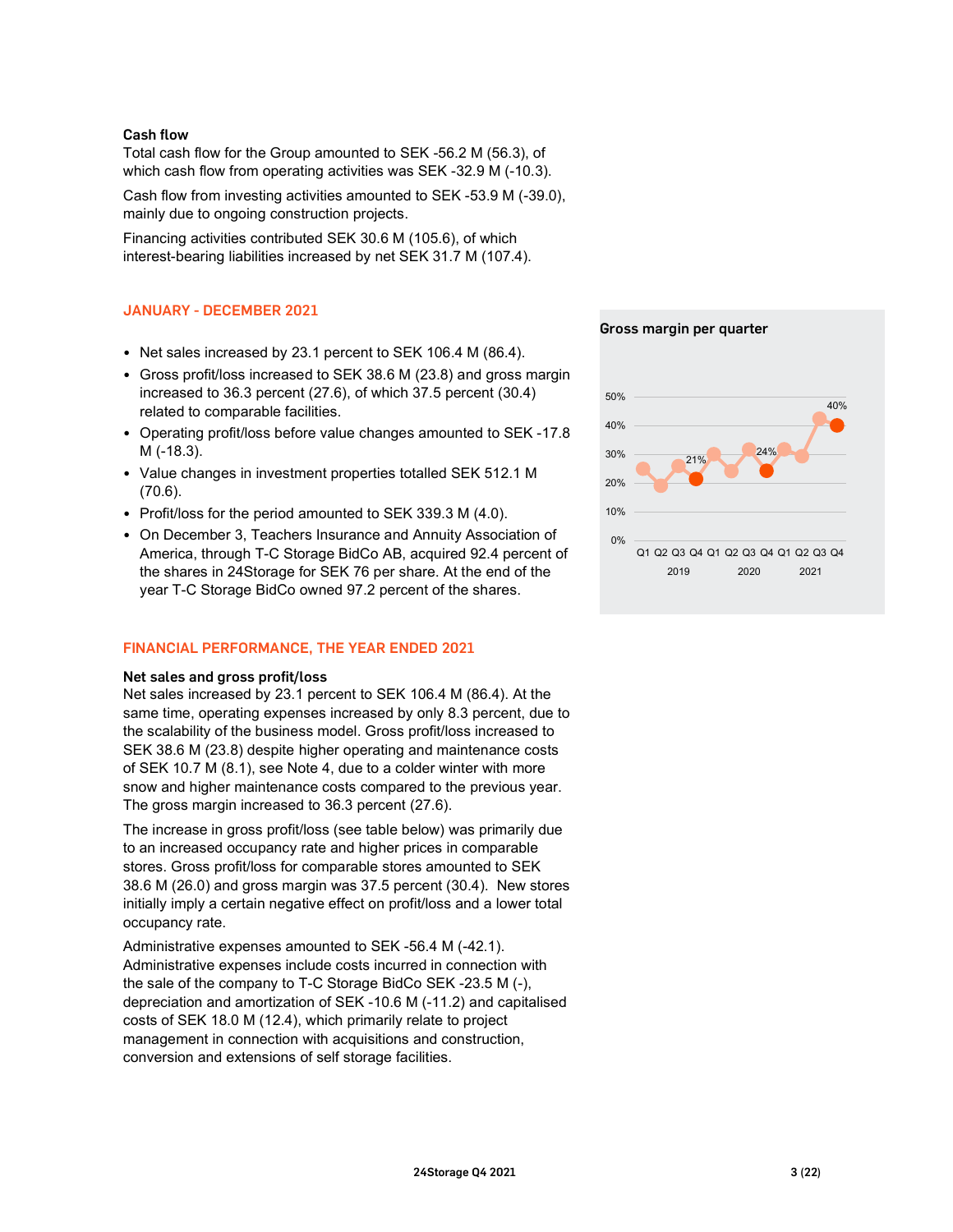|                                                                                                                                                  | Jan-Dec        | Jan-Dec 2021,                | Jan-Dec 2021                 |                                               |                    | Jan-Dec        |  |
|--------------------------------------------------------------------------------------------------------------------------------------------------|----------------|------------------------------|------------------------------|-----------------------------------------------|--------------------|----------------|--|
| Gross profit/loss, change, SEK M                                                                                                                 | 2020<br>Actual | comparable<br>stores, change | comparable<br>stores, actual | New stores                                    | Other <sup>1</sup> | 2021<br>Actual |  |
| Net sales                                                                                                                                        | 86.4           | 16.5                         | 102.9                        | 3.8                                           | $-0.4$             | 106.4          |  |
| Operating expenses                                                                                                                               | $-62.6$        | $-1.8$                       | $-64.4$                      | $-5.7$                                        | 2.4                | $-67.8$        |  |
| Gross profit/loss                                                                                                                                | 23.8           | 14.7                         | 38.6                         | $-1.9$                                        | 2.0                | 38.6           |  |
| Gross margin, percent                                                                                                                            | 27.6           |                              | 37.5                         |                                               |                    | 36.3           |  |
|                                                                                                                                                  |                |                              |                              |                                               |                    |                |  |
|                                                                                                                                                  |                |                              |                              |                                               |                    |                |  |
| 1 Refers mainly to changes regarding decommissioned facilities, investments in facilities under construction and the effects of IFRS 16 Leasing. |                |                              |                              |                                               |                    |                |  |
|                                                                                                                                                  |                |                              |                              |                                               |                    |                |  |
|                                                                                                                                                  |                |                              |                              | <b>Unrealised value changes in investment</b> |                    |                |  |

Operating profit/loss before value change in investment properties amounted to SEK -17.8 M (-18.3). Unrealised value changes in investment properties amounted to SEK 512.1 M (70.6). The value growth was mainly driven by reduced required rates of return and improved future operating net. Operating profit/loss after value changes in investment properties amounted to SEK 494.3 M (52.3). Profit/loss after tax amounted to SEK 339.3 M (4.0).

#### Net financial income/expense

Net financial income/expense amounted to SEK -54.7 M (-40.9). During the year, two bond issues of a total additional SEK 100 M (nominal amount) were completed within the existing framework of SEK 800 M. Rental expenses increased mainly due to higher interest-bearing liabilities and interest on the bond loan. The average interest rate was 4.8 percent (4.2).

#### Tax

The Group reported a negative net tax effect of SEK -100.2 M (-7.4). The net amount comprises deferred tax on temporary differences in deficits, property tax depreciation and unrealised value changes (see Note 9).

#### Cash flow

Total cash flow for the Group amounted to SEK -32.6 M (-39.1), of which cash flow from operating activities was SEK -59.6 M (-50.7). The negative cash flow from operating activities was a result of the business being in a growth phase.

Cash flow from investing activities amounted to SEK -188.2 M (-132.7), mainly due to property acquisitions and ongoing construction projects.

Financing activities contributed SEK 215.2 M (144.3), of which bank loans increased by net SEK 219.9 M (150.0).

#### Unrealised value changes in investment properties

## +SEK 512 M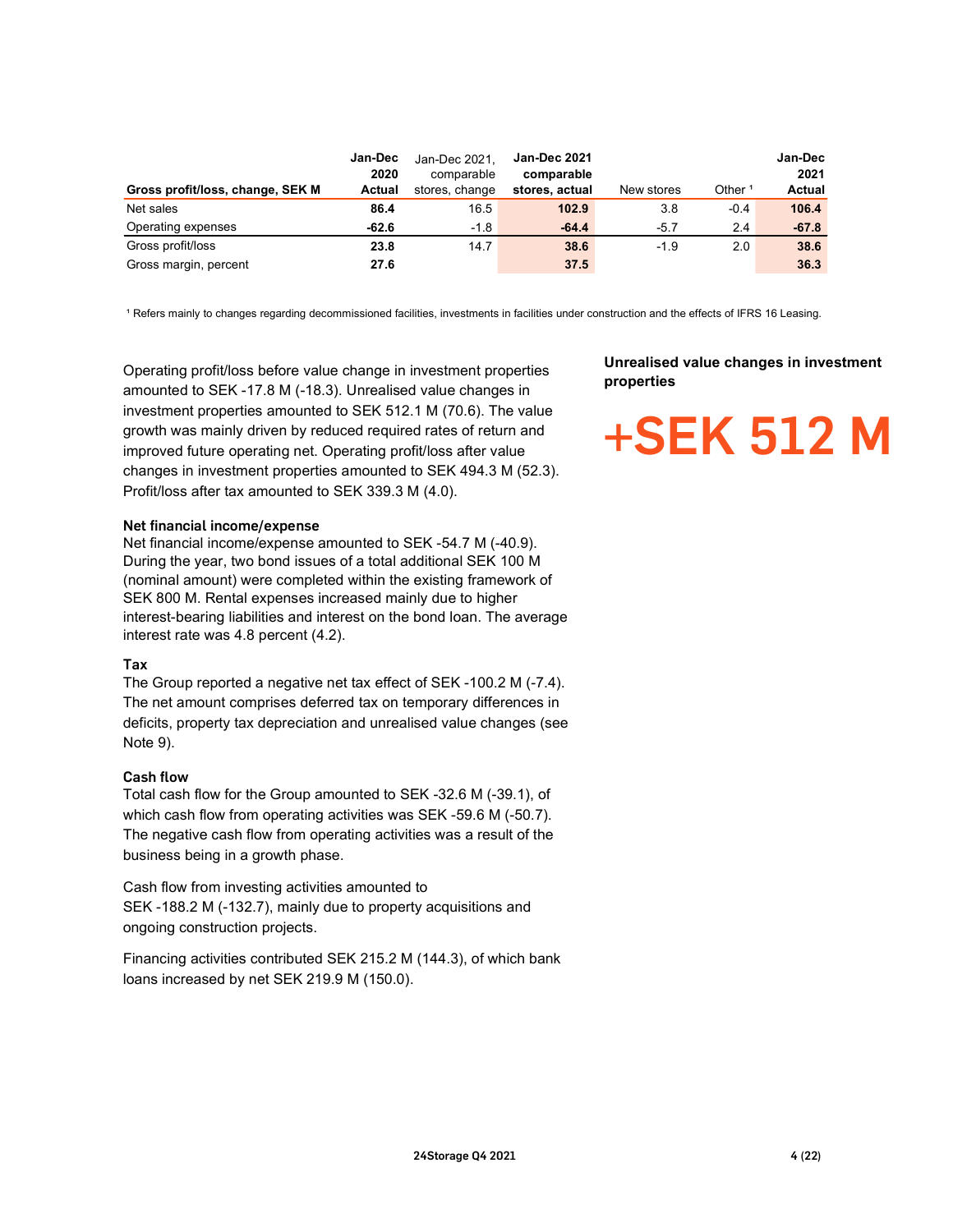#### FINANCIAL POSITION

#### Fixed assets

#### Change in book value investment properties,

| SEK 2,195.6 M (1,547.8).<br><b>Fixed assets</b>                                                                                                                                                           |         |                         | <b>SEKM</b><br>2,400    |              |
|-----------------------------------------------------------------------------------------------------------------------------------------------------------------------------------------------------------|---------|-------------------------|-------------------------|--------------|
| The company's fixed assets amounted to SEK 2,047.3 M (1,372.1).<br>At the end of the period, the recognised fair value of the Group's<br>property portfolio was SEK 2,027.2 M (1,341.4), including leased |         |                         | 2,100<br>1,800          |              |
| investment properties of SEK 39.8 M (40.4). The portfolio comprised<br>26 operational storage facilities, see list on page 20, as well as                                                                 |         |                         | 1,500<br>1,200          |              |
| several ongoing projects, i.e. stores at the planning stage or new<br>constructions, conversions or extensions.                                                                                           |         |                         | 900<br>600<br>300       |              |
| Change in book value investment properties,<br><b>SEKM</b>                                                                                                                                                |         | 31 Dec 2021 31 Dec 2020 | 2018<br>2017<br>2019    | 2020<br>2021 |
| At start of period                                                                                                                                                                                        | 1,341.4 | 1,141.5                 |                         |              |
| Acquisitions during the period                                                                                                                                                                            | 54.8    | 35.2                    | Debt maturity structure |              |
| Disposals during the period                                                                                                                                                                               | $-21.3$ |                         | <b>SEKM</b>             |              |
| Investments in construction projects etc.<br>Leased investment properties:                                                                                                                                | 142.4   | 94.5                    |                         |              |
| New and revalued leases                                                                                                                                                                                   |         | 2.3                     |                         |              |
| Depreciation                                                                                                                                                                                              | $-2.1$  | $-3.0$                  |                         |              |
| Unrealised value changes                                                                                                                                                                                  | 512.1   | 70.6                    | 220.2                   |              |
| Reclassification<br>At end of period                                                                                                                                                                      | 2,027.2 | 0.2<br>1,341.4          | 308.0                   | ■2021        |
|                                                                                                                                                                                                           |         |                         | 7.8                     | 2022<br>2023 |
| Intangible assets amounted to SEK 9.6 M (14.9), and mainly<br>comprised capitalised expenditure relating to the development of the<br>Group's ERP system. Right of use assets, in addition to rented      |         |                         |                         | 2024         |

Intangible assets amounted to SEK 9.6 M (14.9), and mainly comprised capitalised expenditure relating to the development of the Group's ERP system. Right of use assets, in addition to rented investment properties, totalled SEK 1.1 M (3.8) and relate to rent for the Group Head Office, leasing cars and office equipment. Property, plant and equipment totalled SEK 8.3 M (8.5).

#### Interest-bearing liabilities and cash and cash equivalents

The Group's interest-bearing liabilities amounted to SEK 1,124.4 M (918.2), of which a bond loan totalled SEK 494 M (400). During the period, the Group completed bond issues totalling an additional SEK 100 M (nominal amount) within the existing framework of SEK 800 M. The Group's cash and cash equivalents totalled SEK 117.6 M (150.2). Net debt amounted to SEK 1,006.8 M (768.0) and the loanto-value ratio to 49.7 percent (57.3).

#### Equity and equity ratio

Group equity amounted to SEK 853.1 M (513.8), implying an equity ratio of 38,9 procent (33,2).

#### Property value





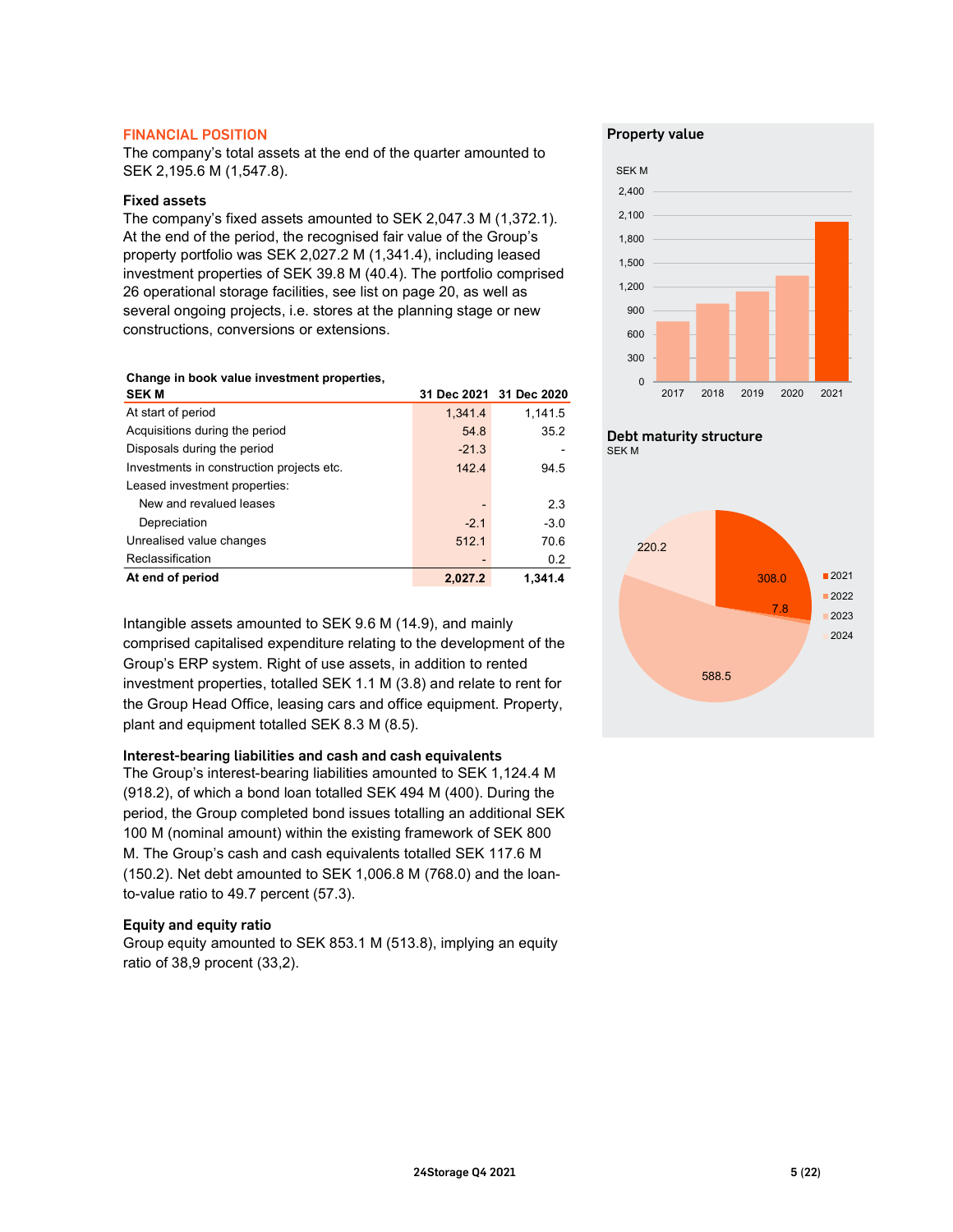#### THE PARENT COMPANY

The Parent Company 24Storage AB focuses on the management, coordination and expansion of the Group and its property portfolio.

Net sales in the fourth quarter amounted to SEK 7.2 M (2.3) and mainly related to internal services. Operating profit includes a nonrecurring cost amounting to SEK -23.5 M (-) attributable to costs incurred in connection with the sale of the company to T-C Storage BidCo AB. Profit/loss after tax amounted to SEK 7.8 M (15.8). Net sales during the period January to December amounted to SEK 21.7 M (15.9) and profit/loss after tax amounted to SEK -18.6 M (-3.8).

#### PERSONNEL

The average number of employees during the period January to December amounted to 33 (33) full-time employees, of which 11 (12) in the Parent Company.

#### SUBSEQUENT EVENTS

According to a decision by Nasdaq Stockholm AB, following an application by the Board of Directors of 24Storage AB (publ), the shares in 24Storage were delisted from Nasdaq First North Growth Market on January 10, 2022. The last day of trading was January 7, 2022.

A new Board of Directors was elected at the Extraordinary General Meeting on January 11, 2022,

The new CFO, Henrik Backman, started his position in the first quarter.

### THE SHARE AND OWNERS

#### THE SHARE

The 24Storage share has been listed on Nasdaq First North Growth Market since December 10, 2019. On December 3, Teachers Insurance and Annuity Association of America, through T-C Storage BidCo AB, acquired 92.4 percent of the shares in 24Storage. At the end of the year, the share price was SEK 76.00 (41.60) and the total market value amounted to SEK 1,134 M (621).

At the end of the year, the total number of shares amounted to 14,924,020 (14,924,020). All shares are of the same class and confer the right to one vote.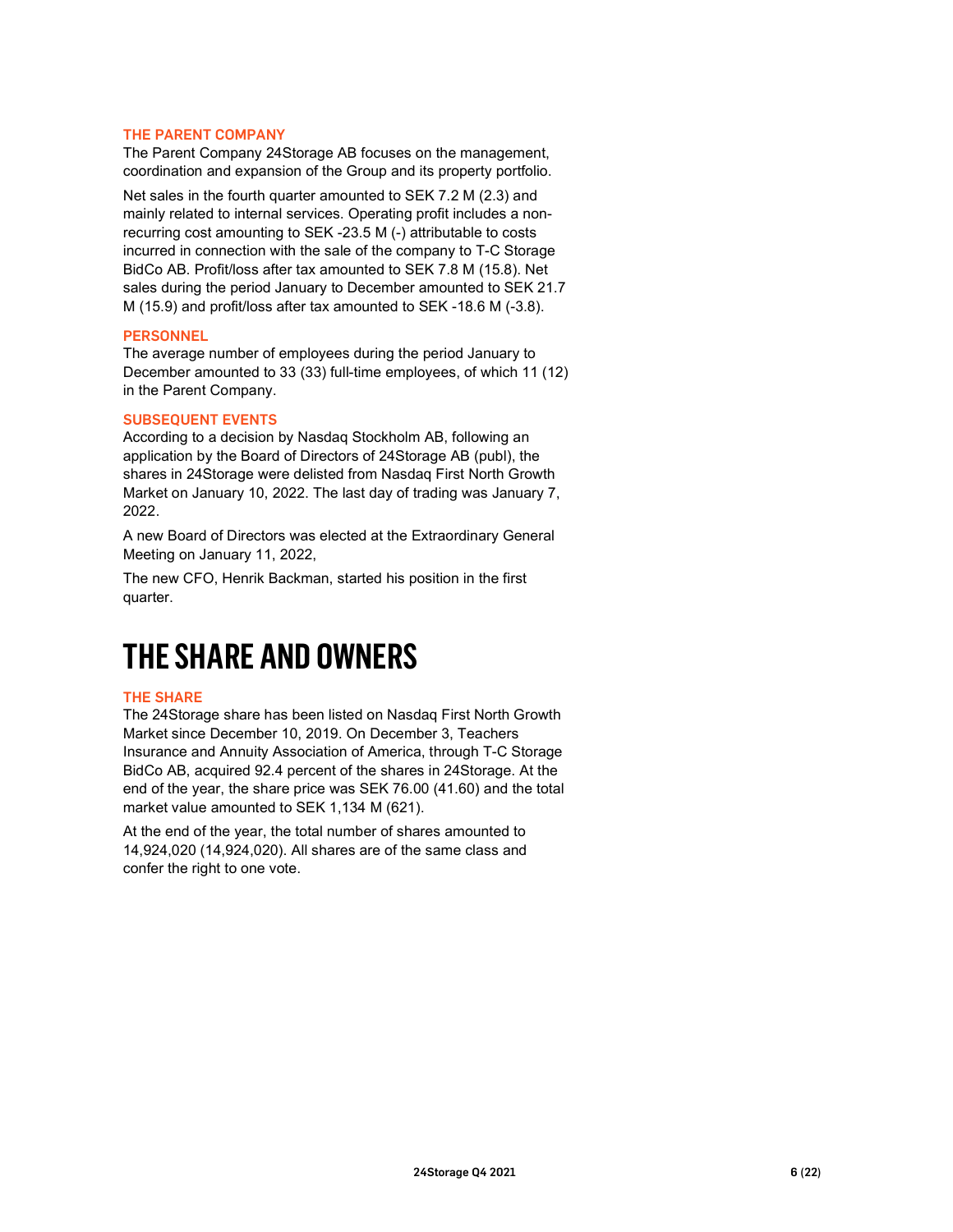### OTHER INFORMATION

#### MATERIAL RISKS AND UNCERTAINTIES

The company's material risks and uncertainties include risks related to occupancy rate and price level, valuation risk relating to investment properties, financing risk for continued expansion and interest rate risk. No significant changes have occurred that change these risks.

The Group's and Parent Company's risks and uncertainty factors are presented in the Administration Report and Notes to the Annual Report for 2020.

#### FINANCIAL CALENDAR

Annual report 2021 April 2022

Interim report first quarter 2022 May 5, 2022

Annual General Meeting 2022 May 24, 2022

Interim report second quarter 2022 July 15, 2022

Interim report third quarter 2022 November 3, 2022

Year-End Report 2022 February 23, 2023

#### **CONTACT**

Fredrik Sandelin, VD +46 730 68 36 58 fredrik.sandelin@24storage.com

Henrik Backman, CFO +46 707 97 87 98 henrik.backman@24storage.com

Postal address 24Storage AB P.O Box 30134 SE-104 25 Stockholm

Registered office Stockholm, Corp. ID no 556996–8141

Website: 24storage.se/investerare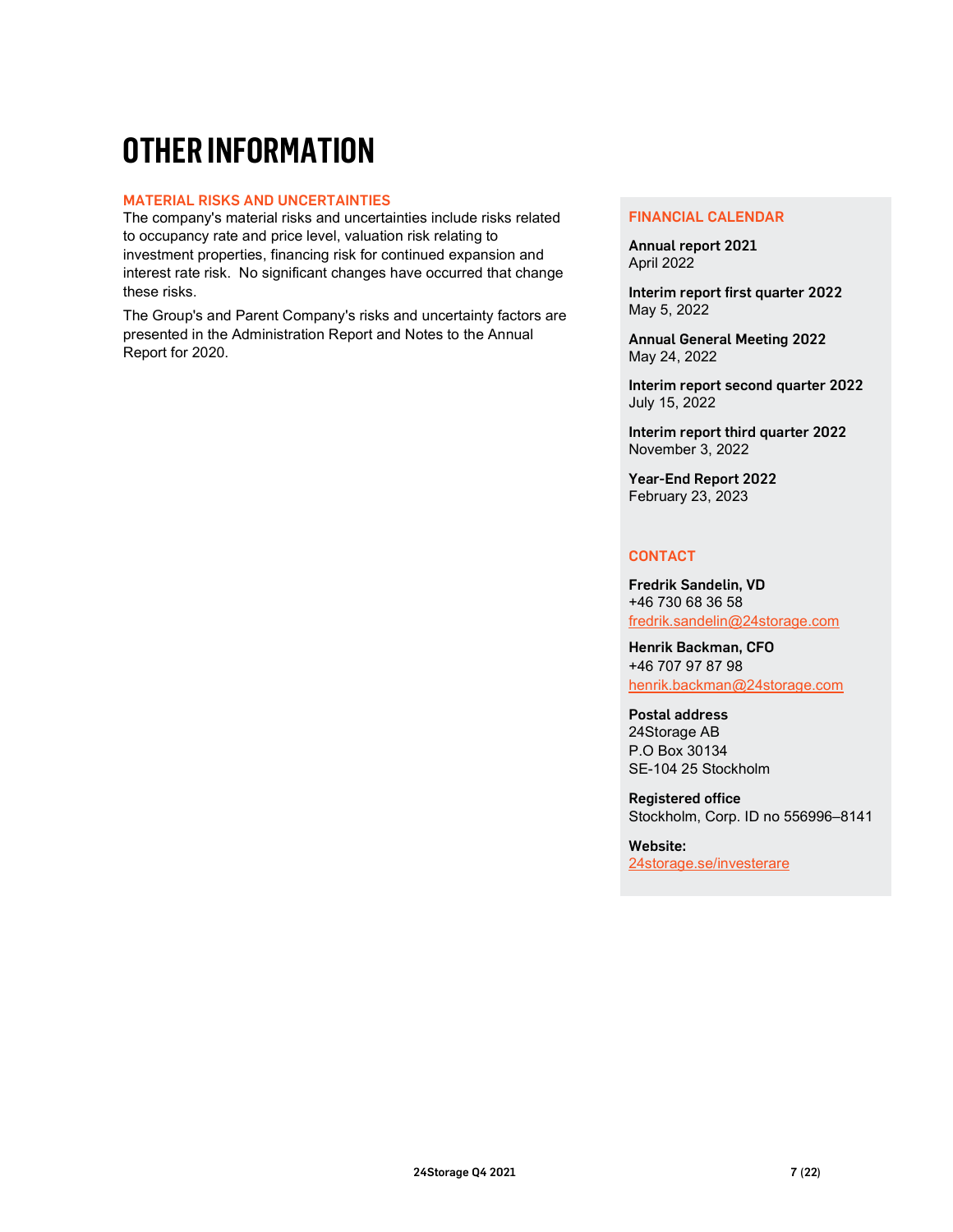### CONSOLIDATED INCOME STATEMENT

| <b>CONSOLIDATED INCOME STATEMENT</b>                                    |              |              |                    |          |         |
|-------------------------------------------------------------------------|--------------|--------------|--------------------|----------|---------|
|                                                                         |              |              |                    |          |         |
|                                                                         |              | Q4           |                    | Jan-Dec  |         |
| <b>SEKM</b>                                                             | <b>Note</b>  | 2021         | 2020               | 2021     | 2020    |
| Net sales                                                               | $\mathbf{3}$ | 29.2         | 22.9               | 106.4    | 86.4    |
| Operating expenses                                                      | 4            | $-17.5$      | $-17.3$            | $-67.8$  | $-62.6$ |
| <b>Gross profit/loss</b>                                                |              |              | 5.6                |          | 23.8    |
|                                                                         |              | 11.7<br>40.1 |                    | 38.6     |         |
|                                                                         |              |              |                    |          |         |
| Gross margin, percent                                                   |              |              | 24.3               | 36.3     | 27.6    |
| Administrative expenses                                                 | 4            | $-30.2$      | $-11.5$            | $-56.4$  | $-42.1$ |
| Operating profit/loss before value change                               |              | $-18.5$      | $-5.9$             | $-17.8$  | $-18.3$ |
|                                                                         |              |              |                    |          |         |
| Change in value of investment properties                                |              | 412.2        | 53.7               | 512.1    | 70.6    |
| <b>Operating profit/loss</b>                                            |              | 393.7        | 47.8               | 494.3    | 52.3    |
|                                                                         |              |              |                    |          |         |
| Interest income etc.                                                    |              | 0.0          | 0.0                | 0.1      | 0.1     |
| Interest expenses etc.                                                  |              | $-15.3$      | $-14.0$<br>$-14.0$ | $-54.8$  | $-41.0$ |
| Net financial income/expense                                            |              | $-15.3$      |                    | $-54.7$  | $-40.9$ |
| Profit/loss before tax                                                  |              | 378.4        | 33.8               | 439.5    | 11.4    |
| Tax                                                                     | 9            | $-80.4$      | $-7.3$             | $-100.2$ | $-7.4$  |
| Profit/loss for the period                                              |              | 298.0        | 26.5               | 339.3    | 4.0     |
|                                                                         |              |              |                    |          |         |
| Other comprehensive income<br>Total comprehensive income for the period |              | 298.0        | 26.5               | 339.3    | 4.0     |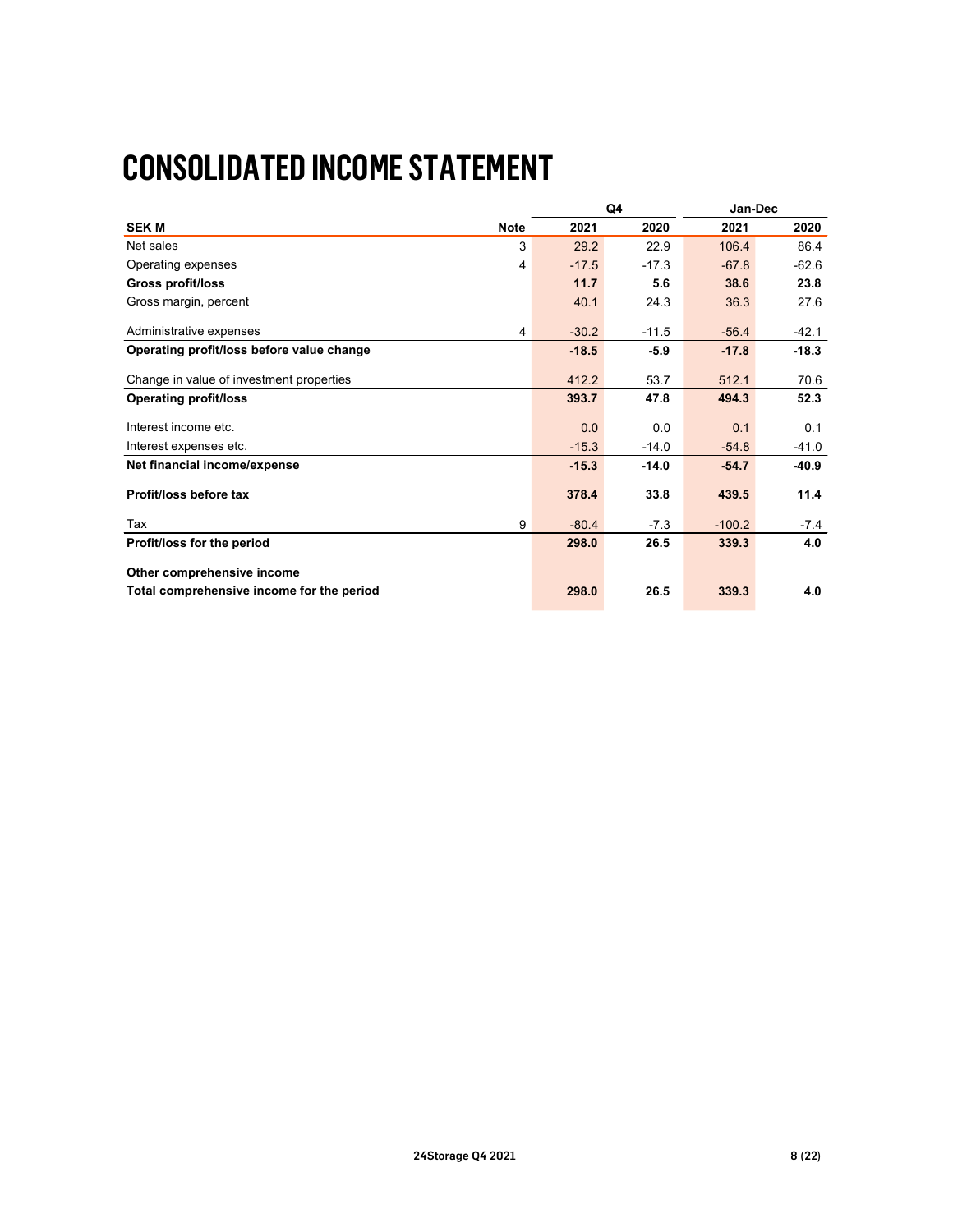### CONSOLIDATED BALANCE SHEET

| <b>CONSOLIDATED BALANCE SHEET</b>                           |             |                |                |
|-------------------------------------------------------------|-------------|----------------|----------------|
|                                                             |             |                |                |
| <b>SEK M</b>                                                | <b>Note</b> | 31 Dec 2021    | 31 Dec 2020    |
| <b>Assets</b>                                               |             |                |                |
| <b>Fixed assets</b>                                         |             |                |                |
|                                                             |             |                |                |
| Intangible assets                                           |             | 9.6            | 14.9           |
| Right of use assets                                         |             | $1.1$          | 3.8            |
| Tangible assets                                             |             | 8.3            | 8.5            |
| Investment properties                                       |             | 2,027.2        | 1,341.4        |
| Long-term receivables                                       |             | $1.1$          | 3.6            |
| <b>Total fixed assets</b>                                   |             | 2,047.3        | 1,372.1        |
| <b>Current assets</b>                                       |             |                |                |
| Inventories                                                 |             | 0.4            | 0.5            |
| Accounts receivable                                         |             | 5.7            | 4.2            |
| Prepaid expenses and accrued income                         |             | 4.2            | 11.6           |
|                                                             |             |                |                |
| Other current receivables                                   |             | 20.4           | 9.0            |
| Cash and cash equivalents<br><b>Total current assets</b>    |             | 117.6<br>148.3 | 150.2<br>175.6 |
|                                                             |             |                |                |
| <b>Total assets</b>                                         |             | 2,195.6        | 1,547.8        |
| <b>Equity and liabilities</b>                               |             |                |                |
|                                                             |             |                |                |
| Share capital                                               |             | $1.5$          | 1.5            |
| Other capital contributions                                 |             | 481.0          | 481.0          |
| Profit brought forward including profit/loss for the period |             | 370.6          | 31.3           |
| <b>Total equity</b>                                         |             | 853.1          | 513.8          |
| Long-term liabilities                                       |             |                |                |
| Interest-bearing liabilities                                | 11          | 808.7          | 641.0          |
| Leasing liabilities                                         |             | 18.1           | 20.9           |
| Pension provisions                                          |             | 0.2            | 0.1            |
| Deferred tax liabilities                                    | 10          | 150.4          | 50.2           |
| <b>Total long-term liabilities</b>                          |             | 977.4          | 712.2          |
|                                                             |             |                |                |
| <b>Current liabilities</b>                                  |             |                |                |
| Interest-bearing liabilities                                | 11          | 315.8          | 277.2          |
| Lease liabilities                                           |             | 3.1            | $5.0\,$        |
| Accounts payable                                            |             | 13.8           | 12.2           |
| Other current liabilities                                   |             | $1.7$          | 2.1            |
| Accrued expenses and deferred income                        |             | 30.8           | 25.3           |
| <b>Total current liabilities</b>                            |             | 365.1          | 321.8          |
| <b>Total liabilities</b>                                    |             | 1,342.5        | 1,033.9        |
|                                                             |             |                |                |
|                                                             |             | 2,195.6        | 1,547.8        |
| <b>Total equity and liabilities</b>                         |             |                |                |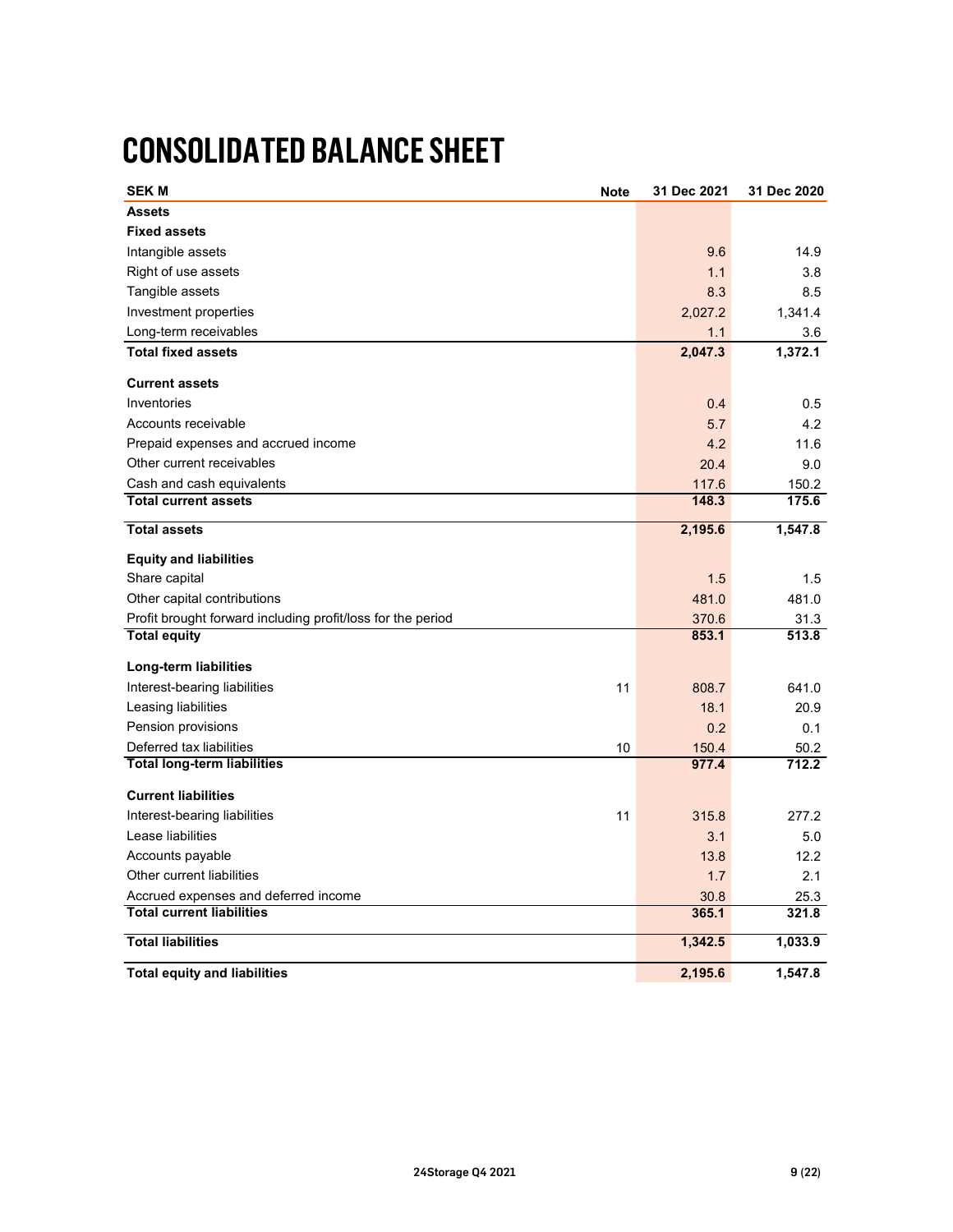### CONSOLIDATED STATEMENT OF CHANGES IN EQUITY

| <b>CONSOLIDATED STATEMENT OF CHANGES IN EQUITY</b>                                         |             |             |  |
|--------------------------------------------------------------------------------------------|-------------|-------------|--|
| <b>SEKM</b>                                                                                | 31 Dec 2021 | 31 Dec 2020 |  |
|                                                                                            |             | 509.7       |  |
| Opening balance equity                                                                     | 513.8       | 0.2         |  |
| Paid premiums and repayment for warrants                                                   | 339.3       | 4.0         |  |
| Profit/loss and total comprehensive income for the period<br><b>Closing balance equity</b> | 853.1       | 513.8       |  |
|                                                                                            |             |             |  |
|                                                                                            |             |             |  |
|                                                                                            |             |             |  |
|                                                                                            |             |             |  |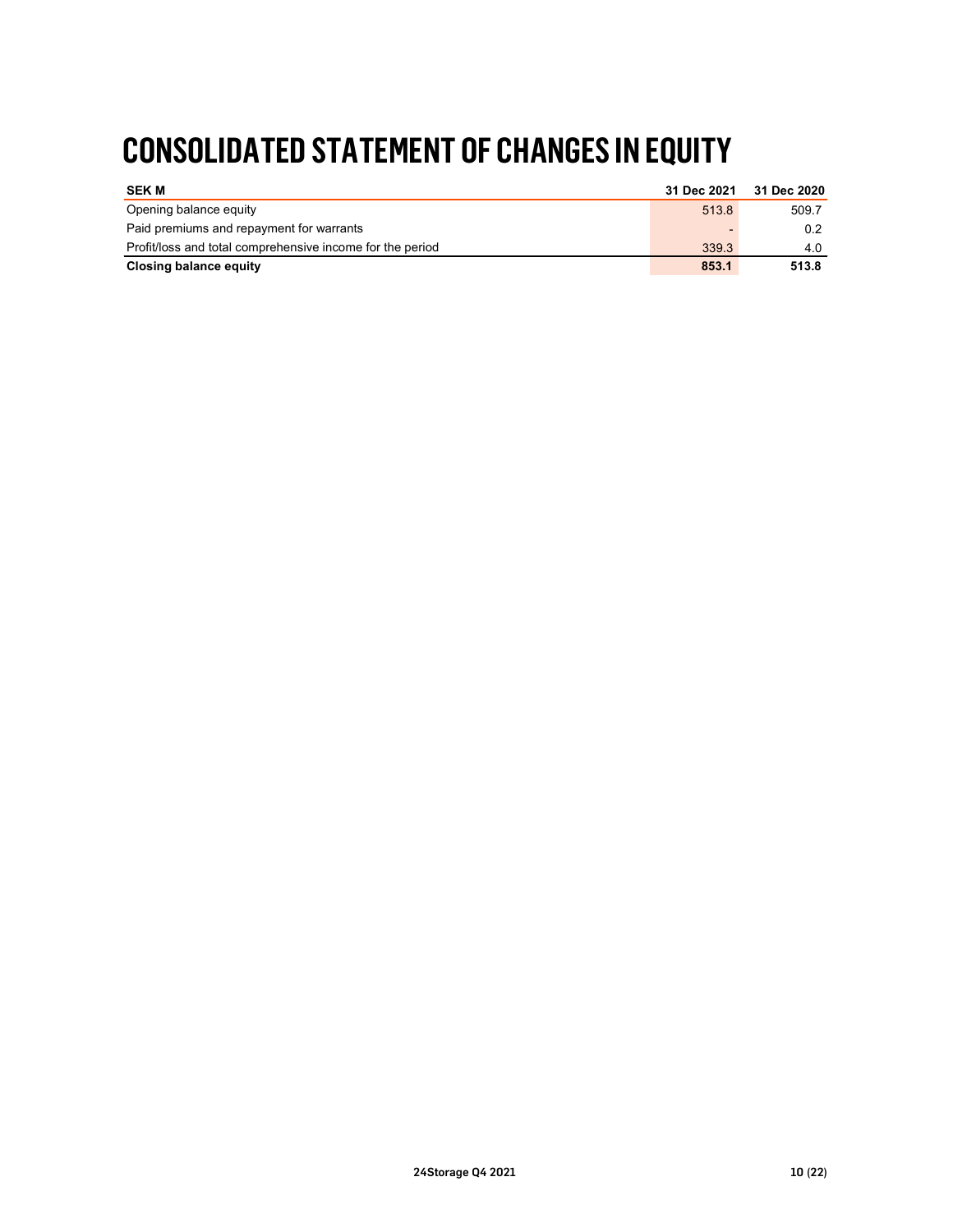### CONSOLIDATED CASH FLOW STATEMENT

| <b>CONSOLIDATED CASH FLOW STATEMENT</b>                                  |                     |                    |                          |                     |                    |
|--------------------------------------------------------------------------|---------------------|--------------------|--------------------------|---------------------|--------------------|
|                                                                          |                     |                    |                          |                     |                    |
|                                                                          |                     |                    |                          |                     |                    |
|                                                                          |                     |                    |                          |                     |                    |
|                                                                          |                     |                    |                          |                     |                    |
|                                                                          |                     |                    |                          |                     |                    |
|                                                                          |                     |                    |                          |                     |                    |
| <b>SEKM</b>                                                              | 2021<br><b>Note</b> |                    | ${\sf Q4}$<br>2020       | Jan-Dec<br>2021     | 2020               |
| <b>Operating activities</b>                                              |                     |                    |                          |                     |                    |
| Profit/loss before tax                                                   |                     | 378.4              | 33.8                     | 439.5               | 11.4               |
| Reversal of depreciation and amortization                                |                     | 3.6                | 4.3                      | 15.2                | 17.3               |
| Reversal of change in value of properties                                | $-412.2$            |                    | $-53.7$                  | $-512.1$            | $-70.6$            |
| Adjustments for other non-cash items                                     |                     | 0.7                | 1.6                      | 2.9                 | 1.6                |
| Income tax paid                                                          |                     | 0.0                | $-0.4$                   | $-0.1$              | $-0.4$             |
| Cash flow from operating activities before change in<br>working capital  |                     | $-29.4$            | $-14.3$                  | $-54.5$             | $-40.7$            |
|                                                                          |                     |                    |                          |                     |                    |
| Change in inventories                                                    |                     | 0.1                | $-0.1$                   | 0.1                 | $-0.1$             |
| Change in operating receivables<br>Change in operating liabilities       |                     | $-3.2$<br>$-0.3$   | 1.2<br>3.0               | $-12.6$<br>7.4      | $-3.8$<br>$-6.0$   |
| Total changes in working capital                                         |                     | $-3.5$             | 4.0                      | $-5.1$              | $-10.0$            |
| Cash flow from operating activities                                      |                     | $-32.9$            | $-10.3$                  | $-59.6$             | $-50.7$            |
|                                                                          |                     |                    |                          |                     |                    |
| <b>Investing activities</b>                                              |                     |                    |                          |                     |                    |
| Acquisition of properties/property companies<br>Investment in properties | 5                   | $-24.1$<br>$-37.2$ | $-10.1$<br>$-29.9$       | $-51.6$<br>$-142.3$ | $-32.9$<br>$-94.6$ |
| Purchase of property, plant and equipment                                |                     | $-3.1$             | $-0.1$                   | $-3.1$              | $-0.3$             |
| Purchase of intangible assets                                            |                     | $-0.9$             | 1.0                      | $-1.9$              | $-1.8$             |
| Disposal of properties                                                   | 6                   | 11.3               | $\overline{\phantom{a}}$ | 11.3                | $\blacksquare$     |
| Change in financial fixed assets                                         |                     | $-0.0$             | 0.0                      | $-0.5$              | $-3.1$             |
| Cash flow from investing activities                                      |                     | $-53.9$            | $-39.0$                  | $-188.2$            | $-132.7$           |
| <b>Financing activities</b>                                              |                     |                    |                          |                     |                    |
| Paid premiums and repayment for warrants                                 |                     | $\blacksquare$     | $\overline{\phantom{a}}$ | $-0.0$              | 0.2                |
| Loans raised                                                             |                     | 95.7               | 420.4                    | 424.7               | 507.6              |
| Repayment of loans                                                       |                     | $-64.0$            | $-313.0$                 | $-204.8$            | $-357.6$           |
| Repayment of lease liabilities                                           |                     | $-1.1$             | $-1.8$                   | $-4.7$              | $-5.9$             |
| Cash flow from financing activities                                      |                     | 30.6               | 105.6                    | 215.2               | 144.3              |
| Cash flow for the period                                                 |                     |                    | 56.3                     | $-32.6$             | $-39.1$            |
|                                                                          |                     | $-56.2$<br>173.8   | 94.0                     | 150.2               | 189.3              |
| Cash and cash equivalent at start of the period                          |                     | 117.6              |                          |                     |                    |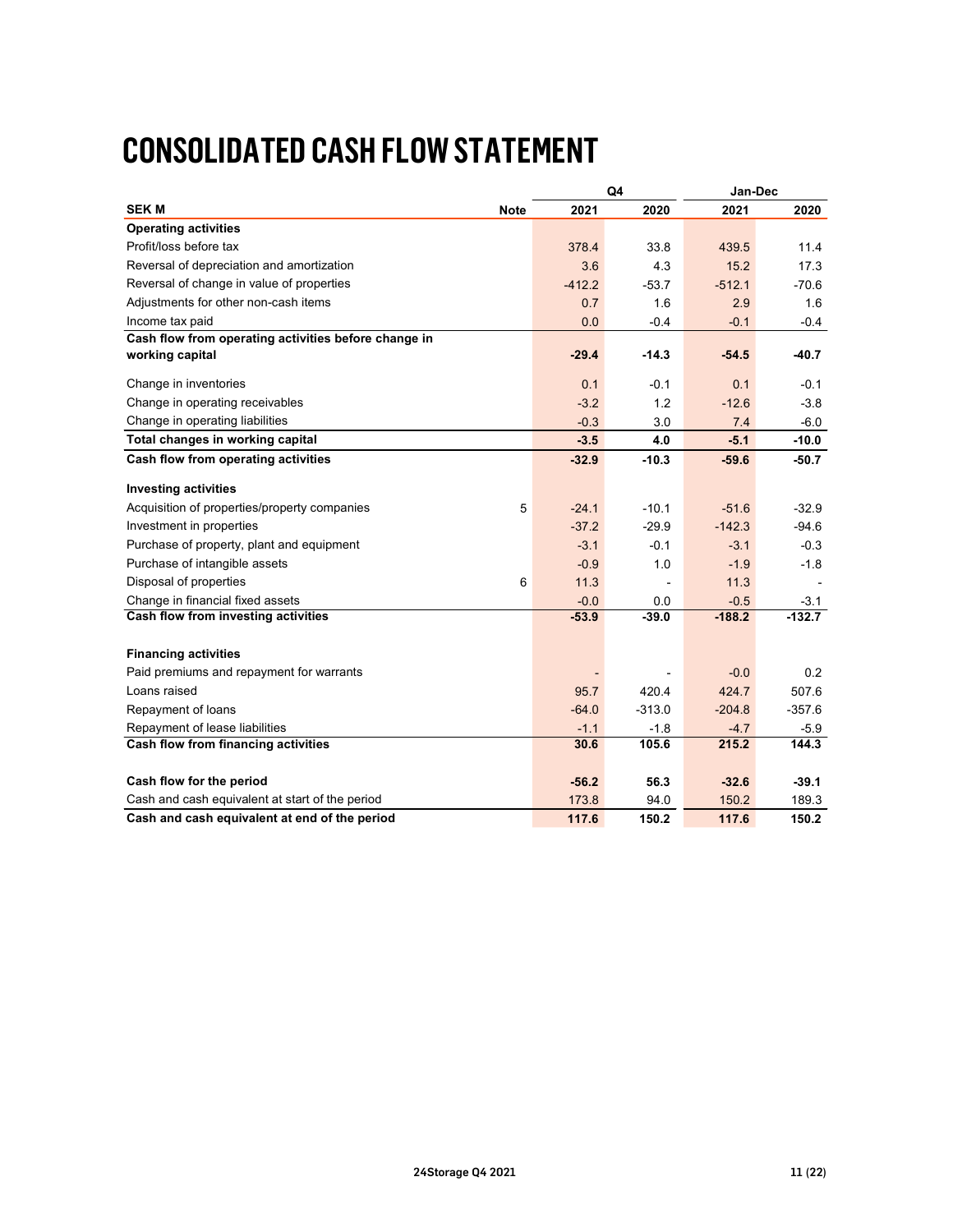### PARENT COMPANY INCOME STATEMENT

| <b>PARENT COMPANY INCOME STATEMENT</b>             |                     |               |         |                    |
|----------------------------------------------------|---------------------|---------------|---------|--------------------|
|                                                    |                     |               |         |                    |
|                                                    |                     |               |         |                    |
|                                                    |                     |               |         |                    |
|                                                    |                     | $\mathsf{Q4}$ |         | Jan-Dec            |
| <b>SEKM</b>                                        | <b>Note</b><br>2021 |               | 2020    | 2021<br>2020       |
| Net sales                                          | 7.2                 |               | 2.3     | 21.7<br>15.9       |
| Operating expenses                                 | $-33.5$             |               | $-10.0$ | $-61.4$<br>$-41.8$ |
| <b>Operating profit/loss</b>                       | $-26.2$             |               | $-7.7$  | $-26.0$<br>$-39.7$ |
|                                                    |                     |               |         |                    |
| Profit/loss from participations in Group companies | 39.6                |               | 25.7    | 39.6<br>25.7       |
| Interest income etc.                               | 6.2                 |               | 7.3     | 7.3<br>23.9        |
| Interest expenses etc.                             | $-11.7$             |               | $-9.6$  | $-42.3$<br>$-10.8$ |
| Net financial income/expense                       | 34.1                |               | 23.4    | 22.2<br>21.1       |
|                                                    |                     |               |         |                    |
| Profit/loss before tax                             | 7.8                 |               | 15.8    | $-3.8$<br>$-18.6$  |
| Tax                                                | $-0.0$              |               | $\sim$  | $-0.0$<br>0.0      |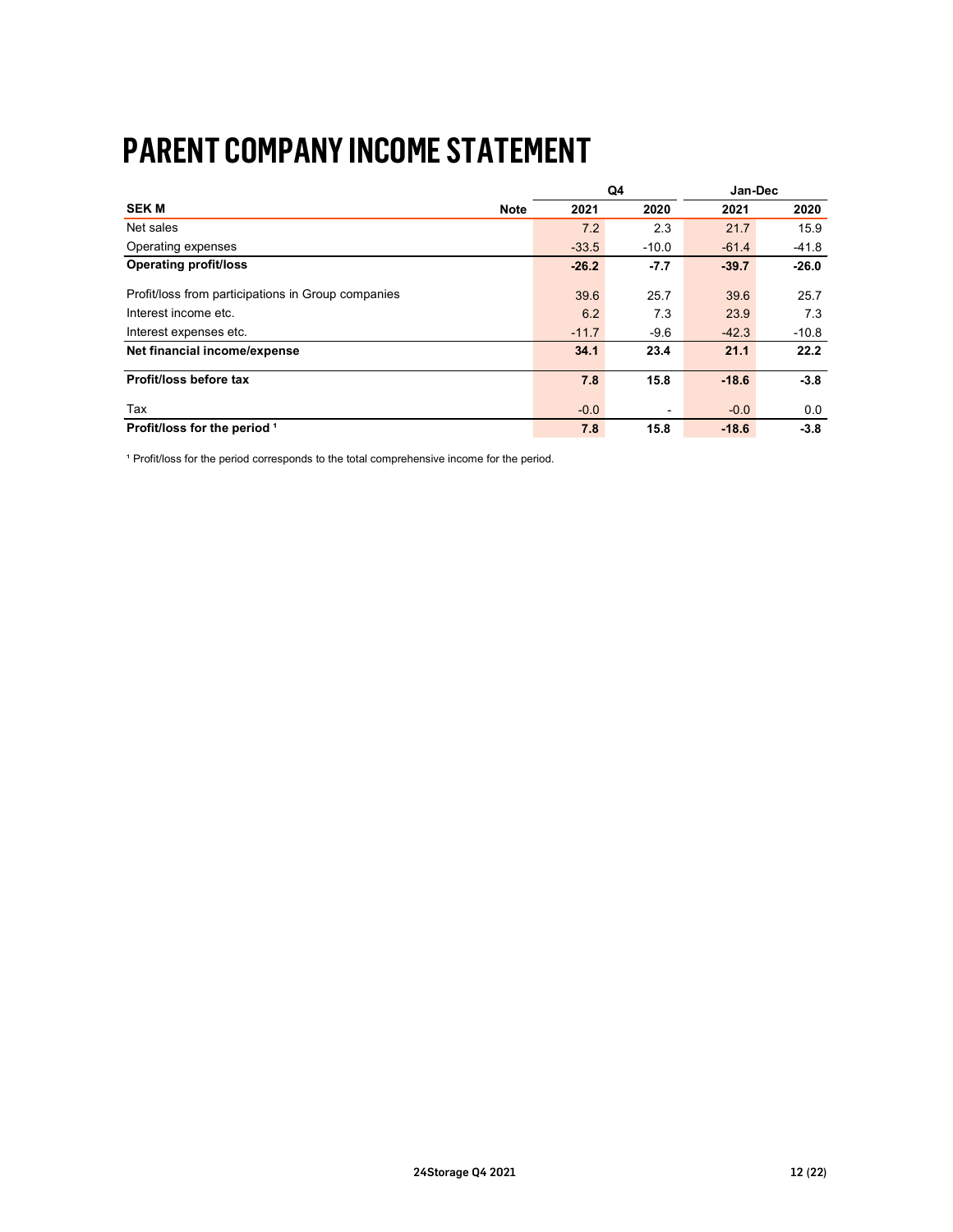### PARENT COMPANY BALANCE SHEET

| <b>PARENT COMPANY BALANCE SHEET</b>       |             |             |                          |
|-------------------------------------------|-------------|-------------|--------------------------|
|                                           |             |             |                          |
| <b>SEK M</b>                              | <b>Note</b> | 31 Dec 2021 | 31 Dec 2020              |
| <b>Assets</b>                             |             |             |                          |
| <b>Fixed assets</b>                       |             |             |                          |
| Intangible assets                         |             | 0.0         | 0.0                      |
| Tangible assets                           |             | 0.0         | $0.2\,$                  |
| New stores and projects under development |             | 21.0        | 23.0                     |
| Participations in Group companies         |             | 273.2       | 273.2                    |
| Long-term receivables                     |             | 429.7       | 393.1                    |
| Receivables from Group companies          |             | 1.1         | 0.5                      |
| Deferred tax assets                       |             | 0.0         | $\overline{\phantom{a}}$ |
| <b>Total fixed assets</b>                 |             | 725.0       | 690.0                    |
| <b>Current assets</b>                     |             |             |                          |
| Receivables from Group companies          |             | 225.8       | 120.4                    |
| Prepaid expenses and accrued income       |             | 1.1         | 8.5                      |
| Other current receivables                 |             | 1.0         | 0.2                      |
| Cash and cash equivalents                 |             | 31.5        | 89.3                     |
| <b>Total current assets</b>               |             | 259.3       | 218.4                    |
|                                           |             |             |                          |
| <b>Total assets</b>                       |             | 984.3       | 908.4                    |
| <b>Equity and liabilities</b>             |             |             |                          |
| Share capital                             |             | 1.5         | $1.5$                    |
| <b>Total restricted equity</b>            |             | $1.5$       | $1.5$                    |
| Share premium reserve                     |             | 361.8       | 365.6                    |
| Profit/loss for the period                |             | $-18.6$     | $-3.8$                   |
| <b>Total unrestricted equity</b>          |             | 343.2       | 361.8                    |
| <b>Total equity</b>                       |             | 344.7       | 363.3                    |
|                                           |             |             |                          |
| Long-term liabilities                     |             |             |                          |
| Interest-bearing liabilities              |             | 494.8       | 400.0                    |
| Liabilities to Group companies            |             | 100.0       | 100.0                    |
| Pension provisions                        |             | 0.2         | 0.1                      |
| <b>Total long-term liabilities</b>        |             | 595.0       | 500.1                    |
| <b>Current liabilities</b>                |             |             |                          |
| Accounts payable                          |             | 9.2         | $8.3\,$                  |
| Liabilities to Group companies            |             | 8.1         | 15.0                     |
| Other current liabilities                 |             | 12.5        | 9.6                      |
| Accrued expenses and deferred income      |             | 14.7        | 12.1                     |
| <b>Total current liabilities</b>          |             | 44.5        | 45.0                     |
| <b>Total liabilities</b>                  |             | 639.6       | 545.1                    |
|                                           |             |             |                          |
| <b>Total equity and liabilities</b>       |             | 984.3       | 908.4                    |
|                                           |             |             |                          |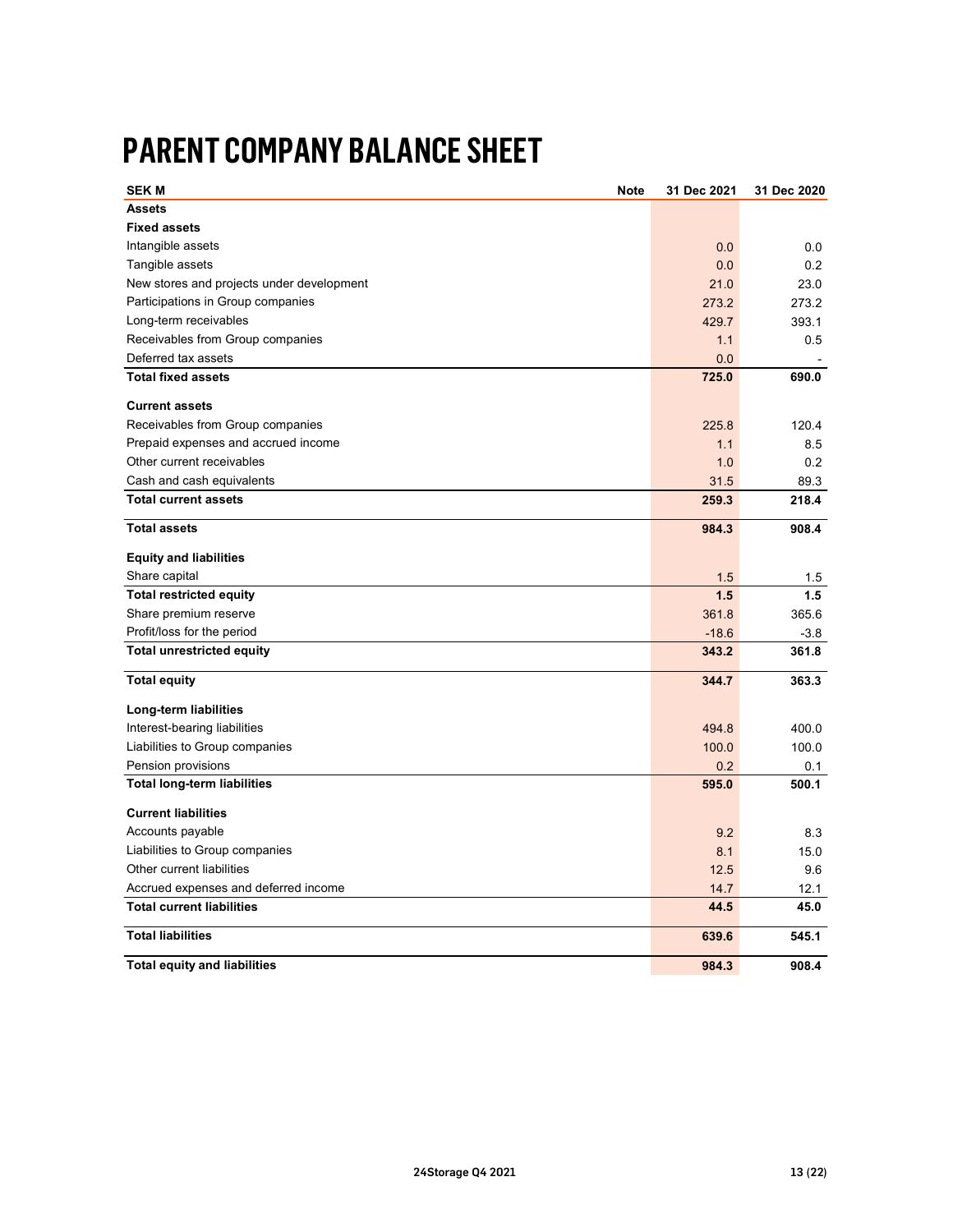### **NOTES**

#### NOTE 1. Accounting policies

This Interim Report in summary for the Group has been prepared in accordance with IAS 34, Interim Financial Reporting and applicable regulations in the Annual Accounts Act. The Consolidated Financial Statements have been prepared in accordance with International Financial Reporting Standards (IFRS). As the Parent Company is a company within the EU, only EU-approved IFRS have been applied. The Parent Company's accounts have been prepared in accordance with RFR2.

#### New IFRS-standards and interpretations

#### NOTE 2. Estimates and judgements

#### NOTE 3. Breakdown of net sales

| 0.4  | 0.3                                                                                         | 1.4                       | 2.0                                                                                                                                                                                                                    |                                                                                                                                                                                                                                                                                                                                                                                                                                                                                                                                                                                            |
|------|---------------------------------------------------------------------------------------------|---------------------------|------------------------------------------------------------------------------------------------------------------------------------------------------------------------------------------------------------------------|--------------------------------------------------------------------------------------------------------------------------------------------------------------------------------------------------------------------------------------------------------------------------------------------------------------------------------------------------------------------------------------------------------------------------------------------------------------------------------------------------------------------------------------------------------------------------------------------|
| 29.2 | 22.9                                                                                        | 106.4                     | 86.4                                                                                                                                                                                                                   |                                                                                                                                                                                                                                                                                                                                                                                                                                                                                                                                                                                            |
|      |                                                                                             |                           |                                                                                                                                                                                                                        |                                                                                                                                                                                                                                                                                                                                                                                                                                                                                                                                                                                            |
|      | accompanying Notes, as well as in other parts of the Interim Report.<br>2021<br>24.6<br>4.2 | Q4<br>2020<br>20.8<br>1.8 | Disclosures in accordance with IAS 34.16A have been included in the Financial Statements and<br>The Parent Company Interim Report has been prepared in accordance with Chapter 9 of the Annual<br>2021<br>94.3<br>10.6 | For the Group and the Parent Company, the same accounting principles and calculation bases have been<br>All amounts are in millions of Swedish kronor, SEK M, unless otherwise stated. Amounts in the Report have<br>been rounded, while total amounts and key performance indicators have been calculated on the basis of<br>New and revised IFRS standards which will be applied in the future are not expected to have any significant<br>A detailed presentation of significant estimates and judgments can be found in the Annual Report 2020, Note<br>Jan-Dec<br>2020<br>77.5<br>6.9 |

The principal revenue source for the Group is self storage income from the letting of storage units. Self storage-related income refers to insurance cover of the units and sales of items such as packing boxes. Other income from properties relates to the letting of floor space which has not yet been converted to storage units.

All Group operations are reported and followed up in the segment "Self storage-operations Sweden".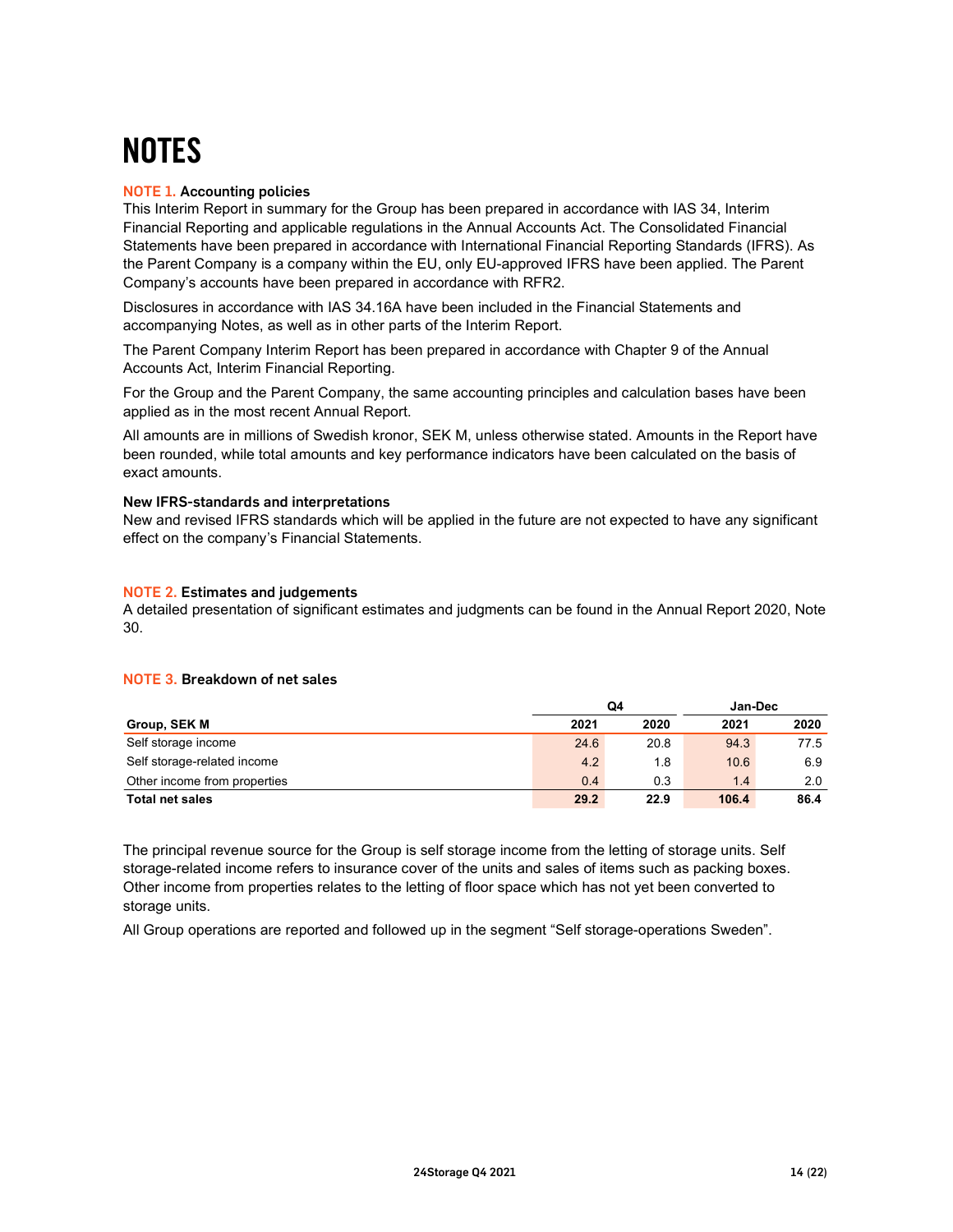#### NOTE 4. Operating expenses allocated by type of expense

| NOTE 4. Operating expenses allocated by type of expense           |                          |                                  |                   |                |                          |                          |
|-------------------------------------------------------------------|--------------------------|----------------------------------|-------------------|----------------|--------------------------|--------------------------|
|                                                                   |                          | Q4 2021                          |                   |                | Q4 2020                  |                          |
|                                                                   | Operating                | Admin.                           |                   | Operating      | Admin.                   |                          |
| Group, SEK M                                                      | expenses                 | expenses                         | <b>Total</b>      | expenses       | expenses                 | <b>Total</b>             |
| Operations and maintenance                                        | 3.0                      | $\overline{\phantom{a}}$         | 3.0               | 2.7            | $\overline{\phantom{a}}$ | 2.7                      |
| Property tax                                                      | 0.7                      | $\overline{\phantom{a}}$         | 0.7               | 0.6            | $\sim$                   | 0.6                      |
| Other external expenses <sup>1</sup>                              | 7.2                      | 7.9                              | 15.2              | 7.6            | 7.7                      | 15.2                     |
| Reclassification of rental expenses (IFRS 16)                     | $-0.8$                   | $-0.6$                           | $-1.4$            | $-1.0$         | $-0.8$                   | $-1.8$                   |
| Allocation of internal expenses <sup>2</sup>                      | 3.0                      | $-3.0$                           | $\sim$            | 2.6            | $-2.6$                   | $\overline{\phantom{a}}$ |
| Non-recurring expenses <sup>3</sup><br>$\mathbf{r} = -\mathbf{r}$ | $\overline{\phantom{a}}$ | 23.5                             | 23.5              | $\overline{a}$ | $\blacksquare$           | $\overline{\phantom{a}}$ |
| management                                                        | $\overline{\phantom{a}}$ | $-6.3$                           | $-6.3$            | $\sim$         | $-1.4$                   | $-1.4$                   |
| <b>External expenses</b>                                          | 13.2                     | 21.5                             | 34.7              | 12.4           | 2.9                      | 15.3                     |
| <b>Employee costs</b>                                             | 3.2                      | 6.2                              | 9.4               | 3.2            | 5.9                      | 9.1                      |
| Depreciation                                                      |                          |                                  |                   |                |                          |                          |
| Depreciation and amortization, leases                             | 0.5                      | 2.0                              | 2.5               | 0.7            | 1.8                      | 2.5                      |
| (IFRS 16)                                                         | 0.6                      | 0.6                              | 1.2               | 1.0            | 0.8                      | 1.8                      |
| Depreciation                                                      | $1.1$                    | 2.5                              | 3.7               | 1.7            | 2.6                      | 4.3                      |
| <b>Total</b>                                                      | 17.5                     | 30.2                             | 47.7              | 17.3           | 11.5                     | 28.8                     |
|                                                                   |                          |                                  |                   |                |                          |                          |
|                                                                   |                          |                                  |                   |                |                          |                          |
|                                                                   |                          | Jan-Dec 2021                     |                   |                | Jan-Dec 2020             |                          |
|                                                                   | Operating                | Admin.                           |                   | Operating      | Admin.                   |                          |
| Group, SEK M<br>Operations and maintenance                        | expenses                 | expenses                         | <b>Total</b>      | expenses       | expenses                 | <b>Total</b>             |
| Property tax                                                      | 10.7<br>2.7              | $\blacksquare$<br>$\blacksquare$ | $10.7$<br>$2.7\,$ | 8.1<br>$2.3\,$ | $\sim$<br>$\blacksquare$ | 8.1<br>$2.3\,$           |
| Other external expenses <sup>1</sup>                              | 29.2                     | 30.4                             | 59.6              | 29.0           | 33.0                     | 61.9                     |
| Reclassification of rental expenses (IFRS 16)                     | $-3.0$                   | $-2.7$                           | $-5.7$            | $-3.9$         | $-2.8$                   | $-6.8$                   |
| Allocation of internal expenses <sup>2</sup>                      | 11.2                     | $-11.2$                          | $\sim$            | 9.7            | $-9.7$                   | $\overline{a}$           |
| Non-recurring expenses <sup>3</sup>                               | $\overline{\phantom{a}}$ | 23.5                             | 23.5              | $\blacksquare$ | $\blacksquare$           | $\overline{\phantom{a}}$ |
| $\mathcal{L}^{\text{max}}$<br>management                          | $\blacksquare$           | $-18.0$                          | $-18.0$           | $\blacksquare$ | $-12.4$                  | $-12.4$                  |
| <b>External expenses</b>                                          | 50.9                     | 22.0                             | 72.9              | 45.2           | 7.9                      | 53.1                     |
| Payroll costs                                                     | 12.3                     | 23.8                             | 36.1              | 11.4           | 22.9                     | 34.3                     |
|                                                                   |                          |                                  |                   |                |                          |                          |

| Allocation of internal expenses <sup>2</sup><br>Non-recurring expenses <sup>3</sup><br>management | 3.0                      | $-3.0$                   |              |                          |                |              |
|---------------------------------------------------------------------------------------------------|--------------------------|--------------------------|--------------|--------------------------|----------------|--------------|
|                                                                                                   |                          |                          | $\sim$       | 2.6                      | $-2.6$         |              |
|                                                                                                   |                          | 23.5                     | 23.5         |                          |                |              |
|                                                                                                   | $\overline{\phantom{m}}$ | $-6.3$                   | $-6.3$       | $\overline{\phantom{a}}$ | $-1.4$         | $-1.4$       |
| <b>External expenses</b>                                                                          | 13.2                     | 21.5                     | 34.7         | 12.4                     | 2.9            | 15.3         |
| <b>Employee costs</b>                                                                             | 3.2                      | 6.2                      | 9.4          | 3.2                      | 5.9            | 9.1          |
| Depreciation                                                                                      | 0.5                      | 2.0                      | 2.5          | 0.7                      | 1.8            | 2.5          |
| Depreciation and amortization, leases                                                             |                          |                          |              |                          |                |              |
| (IFRS 16)                                                                                         | 0.6                      | 0.6                      | $1.2$        | $1.0$                    | 0.8            | 1.8          |
| Depreciation                                                                                      | $1.1$                    | 2.5                      | 3.7          | $1.7$                    | 2.6            | 4.3          |
| <b>Total</b>                                                                                      | 17.5                     | 30.2                     | 47.7         | 17.3                     | 11.5           | 28.8         |
|                                                                                                   |                          |                          |              |                          |                |              |
|                                                                                                   |                          | Jan-Dec 2021             |              |                          | Jan-Dec 2020   |              |
|                                                                                                   | Operating                | Admin.                   |              | Operating                | Admin.         |              |
| Group, SEK M                                                                                      | expenses                 | expenses                 | <b>Total</b> | expenses                 | expenses       | <b>Total</b> |
| Operations and maintenance                                                                        | 10.7                     | $\overline{\phantom{0}}$ | 10.7         | 8.1                      |                | 8.1          |
| Property tax                                                                                      | 2.7                      |                          | 2.7          | 2.3                      |                | 2.3          |
| Other external expenses <sup>1</sup>                                                              | 29.2                     | 30.4                     | 59.6         | 29.0                     | 33.0           | 61.9         |
| Reclassification of rental expenses (IFRS 16)                                                     | $-3.0$                   | $-2.7$                   | $-5.7$       | $-3.9$                   | $-2.8$         | $-6.8$       |
| Allocation of internal expenses <sup>2</sup>                                                      | 11.2                     | $-11.2$                  |              | 9.7                      | $-9.7$         |              |
| Non-recurring expenses <sup>3</sup>                                                               | $\overline{a}$           | 23.5                     | 23.5         | $\overline{\phantom{a}}$ | $\overline{a}$ |              |
| management                                                                                        |                          | $-18.0$                  | $-18.0$      | $\overline{\phantom{a}}$ | $-12.4$        | $-12.4$      |
| <b>External expenses</b>                                                                          | 50.9                     | 22.0                     | 72.9         | 45.2                     | 7.9            | 53.1         |
| <b>Payroll costs</b>                                                                              | 12.3                     | 23.8                     | 36.1         | 11.4                     | 22.9           | 34.3         |
| Depreciation                                                                                      | 2.3                      | 8.1                      | 10.4         | 2.8                      | $8.6\,$        | 11.4         |
| (IFRS 16)                                                                                         | 2.3                      | 2.5                      | 4.8          | 3.2                      | 2.7            | 5.9          |
| Depreciation                                                                                      | 4.7                      | 10.6                     | 15.3         | 6.0                      | 11.2           | 17.3         |
|                                                                                                   |                          | 56.4                     | 124.2        | 62.6                     | 42.1           | 104.7        |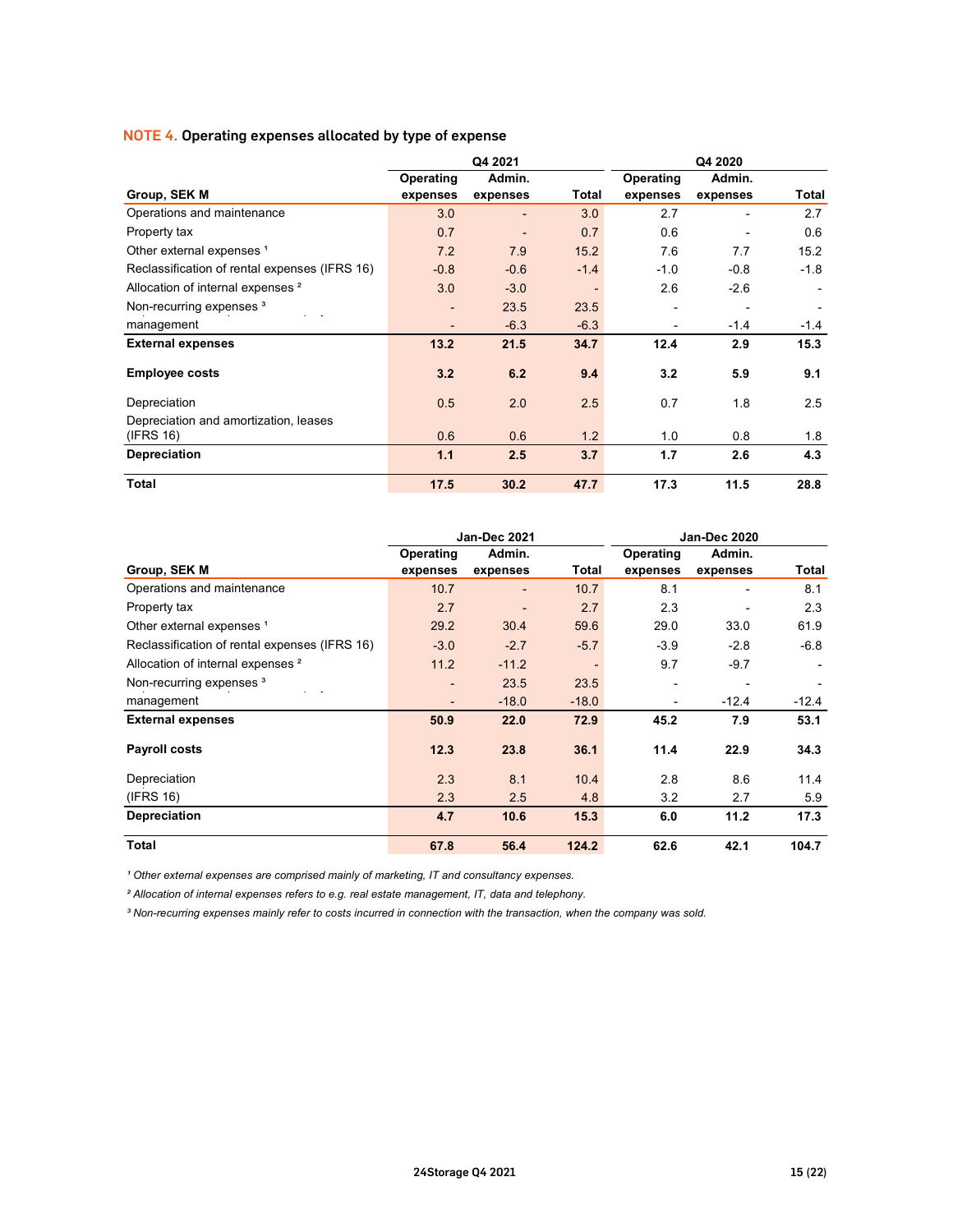#### NOTE 5. Cash Flow Statement, acquisition of investment properties

| <b>NOTE 5. Cash Flow Statement, acquisition of investment properties</b> |                |                           |
|--------------------------------------------------------------------------|----------------|---------------------------|
|                                                                          |                |                           |
| Group, SEK M                                                             |                | Jan-Dec 2021 Jan-Dec 2020 |
| Acquired investment properties                                           | 54.7           | 35.2                      |
| Less deposit                                                             | $-3.1$         | $-2.4$                    |
| Acquired cash and cash equivalents                                       |                | 0.8                       |
| Operating liabilities assumed                                            | $-0.1$         | 0.0                       |
| Bank loans, to be redeemed on acquisition                                | $-3.3$         | $-13.0$                   |
| Purchase price including acquisition costs                               | 48.4           | 20.6                      |
|                                                                          |                |                           |
| Purchase price paid including acquisition costs                          | $-48.4$        | $-20.6$                   |
| Deductions, cash and cash equivalents                                    |                | 0.8                       |
|                                                                          |                |                           |
| Additions, bank loans, redeemed on acquisition                           | $-3.3$         | $-13.0$                   |
| Effect on cash and cash equivalents                                      | $-51.6$        | $-32.9$                   |
|                                                                          |                |                           |
|                                                                          |                |                           |
| NOTE 6. Cash Flow Statement, disposal of investment properties           |                |                           |
|                                                                          |                |                           |
| Group, SEK M                                                             |                | Jan-Dec 2021 Jan-Dec 2020 |
| Disposal of investment properties/property companies                     | $-21.3$        |                           |
| Disposal of other assets                                                 | $-0.1$         |                           |
| <b>Purchase price</b>                                                    | $-21.4$        |                           |
|                                                                          |                |                           |
| Purchase price recieved                                                  | 21.4           |                           |
| Less deposit                                                             | $-0.6$         |                           |
| Other                                                                    | $-0.1$         |                           |
| Bank loan redeemed on disposal<br>Effect on cash and cash equivalents    | $-9.4$<br>11.3 |                           |

#### NOTE 6. Cash Flow Statement, disposal of investment properties

| Less deposit                                                                                            | $-3.1$  | $-2.4$                    |
|---------------------------------------------------------------------------------------------------------|---------|---------------------------|
| Acquired cash and cash equivalents                                                                      |         | 0.8                       |
| Operating liabilities assumed                                                                           | $-0.1$  | 0.0                       |
| Bank loans, to be redeemed on acquisition                                                               | $-3.3$  | $-13.0$                   |
| Purchase price including acquisition costs                                                              | 48.4    | 20.6                      |
| Purchase price paid including acquisition costs                                                         | $-48.4$ | $-20.6$                   |
| Deductions, cash and cash equivalents                                                                   |         | 0.8                       |
| Additions, bank loans, redeemed on acquisition                                                          | $-3.3$  | $-13.0$                   |
| Effect on cash and cash equivalents                                                                     | $-51.6$ | $-32.9$                   |
|                                                                                                         |         |                           |
|                                                                                                         |         |                           |
| <b>NOTE 6. Cash Flow Statement, disposal of investment properties</b>                                   |         |                           |
| Group, SEK M                                                                                            |         | Jan-Dec 2021 Jan-Dec 2020 |
| Disposal of investment properties/property companies                                                    | $-21.3$ |                           |
| Disposal of other assets                                                                                | $-0.1$  |                           |
| <b>Purchase price</b>                                                                                   | $-21.4$ |                           |
|                                                                                                         |         |                           |
|                                                                                                         |         |                           |
| Purchase price recieved                                                                                 | 21.4    |                           |
| Less deposit                                                                                            | $-0.6$  |                           |
| Other                                                                                                   | $-0.1$  |                           |
| Bank loan redeemed on disposal                                                                          | $-9.4$  |                           |
| Effect on cash and cash equivalents                                                                     | 11.3    |                           |
|                                                                                                         |         |                           |
|                                                                                                         |         |                           |
| NOTE 7. Fair value of financial assets and liabilities and investment properties                        |         |                           |
| The fair value of financial assets and liabilities does not differ significantly from recognised value. |         |                           |

#### NOTE 7. Fair value of financial assets and liabilities and investment properties

Investment properties, both facilities in operation and ongoing construction projects, have been valued at fair value based on an external valuation by independent expert valuation institutes as of December 31, 2021.

#### NOTE 8. Transactions with related parties

The Parent Company has a related party relationship with its subsidiaries. Sales and purchases of goods and services within the Group take place on market terms.

No other significant transactions with related parties were completed in the period.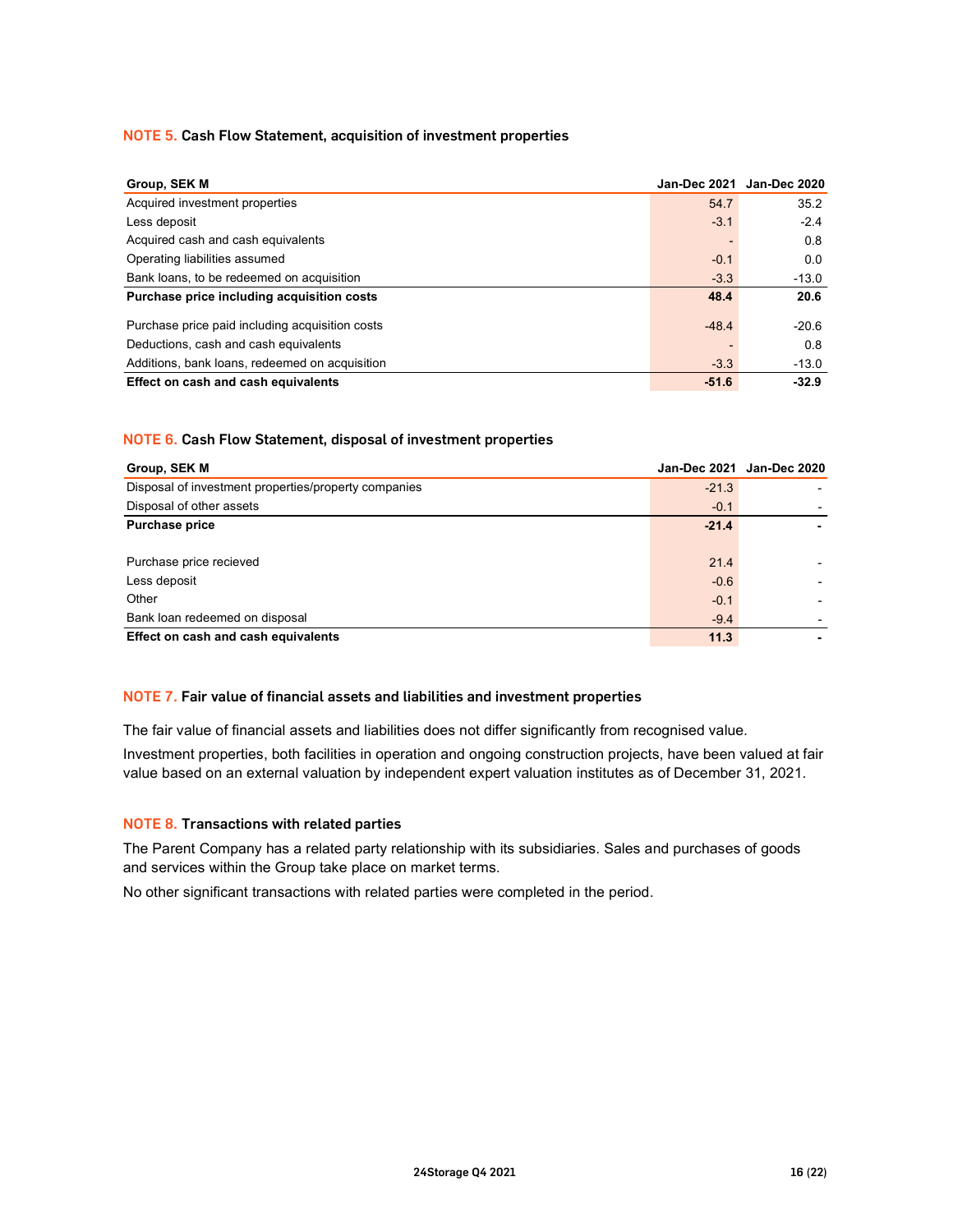#### NOTE 9. Taxes

| <b>NOTE 9. Taxes</b>                     |            |        |          |        |
|------------------------------------------|------------|--------|----------|--------|
|                                          |            |        |          |        |
| Tax expenses                             | ${\bf Q4}$ |        | Jan-Dec  |        |
| Group, SEK M                             | 2021       | 2020   | 2021     | 2020   |
| Current tax expenses                     | 0.0        | $-0.4$ | 0.0      | $-0.4$ |
| Deferred tax expenses/tax income         | $-80.5$    | $-7.0$ | $-100.2$ | $-7.1$ |
| <b>Total</b>                             | $-80.4$    | $-7.3$ | $-100.2$ | $-7.4$ |
|                                          |            |        |          |        |
|                                          |            |        |          |        |
| <b>NOTE 10. Deferred tax liabilities</b> |            |        |          |        |
|                                          |            |        |          |        |

#### NOTE 10. Deferred tax liabilities

| <b>NOTE 9. Taxes</b>                                                      |         |               |                |                          |  |
|---------------------------------------------------------------------------|---------|---------------|----------------|--------------------------|--|
|                                                                           |         | $\mathsf{Q4}$ | Jan-Dec        |                          |  |
| Tax expenses                                                              |         |               |                |                          |  |
| Group, SEK M                                                              | 2021    | 2020          | 2021           | 2020                     |  |
| Current tax expenses                                                      | 0.0     | $-0.4$        | 0.0            | $-0.4$                   |  |
| Deferred tax expenses/tax income                                          | $-80.5$ | $-7.0$        | $-100.2$       | $-7.1$                   |  |
| <b>Total</b>                                                              | $-80.4$ | $-7.3$        | $-100.2$       | $-7.4$                   |  |
| <b>NOTE 10. Deferred tax liabilities</b>                                  |         |               |                |                          |  |
| Group, SEK M                                                              |         |               | 31 Dec 2021    | 31 Dec 2020              |  |
| Deferred tax on temporary differences in respect of investment properties |         |               | $-210.6$       | $-100.1$                 |  |
| Deferred tax on loss carry-forwards                                       |         |               | 59.0           | 49.8                     |  |
| Deferred tax on deductible investments                                    |         |               | 0.9            | $\overline{\phantom{a}}$ |  |
| Deferred tax on other items                                               |         |               | 0.2            | $0.2\,$                  |  |
| <b>Total</b>                                                              |         |               | $-150.4$       | $-50.2$                  |  |
|                                                                           |         |               |                |                          |  |
| NOTE 11. Interest-bearing liabilities and net debt <sup>1</sup>           |         |               |                |                          |  |
|                                                                           |         |               |                |                          |  |
|                                                                           |         |               | 31 Dec 2021    |                          |  |
| Group, SEK M                                                              |         |               |                | 31 Dec 2020              |  |
| Loans from credit institutions, long-term                                 |         |               | 313.9          | 241.0                    |  |
| Bond loan, long-term<br>Loans from credit institutions, current           |         |               | 494.8<br>315.8 | 400.0                    |  |
| <b>Total interest-bearing liabilities</b>                                 |         |               | 1,124.4        | 277.2<br>918.2           |  |

#### NOTE 11. Interest-bearing liabilities and net debt  $^1$

| Group, SEK M                                                                                                   | 2021    | 2020   | 2021            | 2020            |
|----------------------------------------------------------------------------------------------------------------|---------|--------|-----------------|-----------------|
| Current tax expenses                                                                                           | 0.0     | $-0.4$ | 0.0             | $-0.4$          |
| Deferred tax expenses/tax income                                                                               | $-80.5$ | $-7.0$ | $-100.2$        | $-7.1$          |
| <b>Total</b>                                                                                                   | $-80.4$ | $-7.3$ | $-100.2$        | $-7.4$          |
|                                                                                                                |         |        |                 |                 |
| <b>NOTE 10. Deferred tax liabilities</b>                                                                       |         |        |                 |                 |
|                                                                                                                |         |        |                 |                 |
| Group, SEK M                                                                                                   |         |        | 31 Dec 2021     | 31 Dec 2020     |
| Deferred tax on temporary differences in respect of investment properties                                      |         |        | $-210.6$        | $-100.1$        |
| Deferred tax on loss carry-forwards                                                                            |         |        | 59.0            | 49.8            |
|                                                                                                                |         |        | 0.9             |                 |
|                                                                                                                |         |        |                 |                 |
| Deferred tax on deductible investments                                                                         |         |        |                 |                 |
| Deferred tax on other items<br><b>Total</b><br>NOTE 11. Interest-bearing liabilities and net debt <sup>1</sup> |         |        | 0.2<br>$-150.4$ | 0.2<br>$-50.2$  |
|                                                                                                                |         |        |                 |                 |
| Group, SEK M                                                                                                   |         |        | 31 Dec 2021     | 31 Dec 2020     |
| Loans from credit institutions, long-term                                                                      |         |        | 313.9           | 241.0           |
| Bond loan, long-term                                                                                           |         |        | 494.8           | 400.0           |
| Loans from credit institutions, current                                                                        |         |        | 315.8           | 277.2           |
| <b>Total interest-bearing liabilities</b>                                                                      |         |        | 1,124.4         | 918.2           |
| Deductions cash and cash equivalents                                                                           |         |        | $-117.6$        | $-150.2$        |
| <b>Total net debt</b>                                                                                          |         |        | 1,006.8         | 768.0           |
| Reported value investment properties<br>Loan-to-value ratio, percent                                           |         |        | 2,027.2<br>49.7 | 1,341.4<br>57.3 |

 $1$  The definition of interest-bearing liabilities has been changed during the year to exclude, like for most other real estate companies, leasing debt.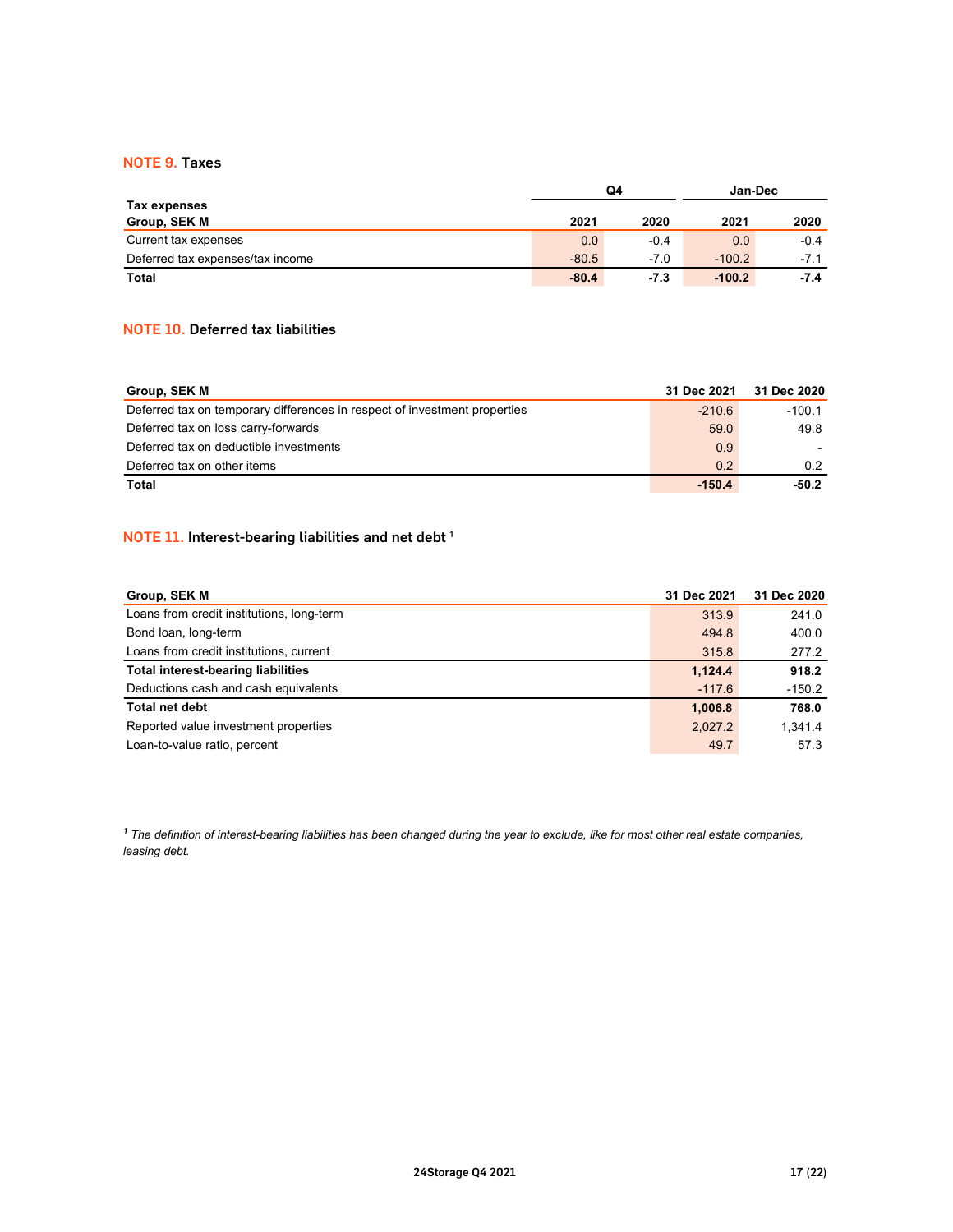### KEY PERFORMANCE INDICATORS AND SHARE DATA, GROUP

| <b>KEY PERFORMANCE INDICATORS AND SHARE DATA, GROUP</b> |            |                       |                       |                       |
|---------------------------------------------------------|------------|-----------------------|-----------------------|-----------------------|
|                                                         |            | Q4                    | Jan-Dec               |                       |
|                                                         | 2021       | 2020                  | 2021                  | 2020                  |
| <b>IFRS key performance indicatiors</b>                 |            |                       |                       |                       |
| Sales, SEK M                                            | 29.2       | 22.9                  | 106.4                 | 86.4                  |
| Profit/loss for the period, SEK M                       | 298.0      | 26.5                  | 339.3                 | 4.0                   |
| Earnings per share before dilution, SEK                 | 19.97      | 1.78                  | 22.74                 | 0.26                  |
| Earnings per share after dilution, SEK                  | 19.11      | 1.70                  | 21.76                 | 0.25                  |
|                                                         |            |                       |                       |                       |
| Alternative key performance indicators                  |            |                       |                       |                       |
| Gross profit/loss, SEK M                                | 11.7       | 5.6                   | 38.6                  | 23.8                  |
| Gross margin, percent                                   | 40.1       | 24.3                  | 36.3                  | 27.6                  |
| Change in property value, SEK M                         | 412.2      | 53.7                  | 512.1                 | 70.6                  |
| Operating profit/loss, SEK M                            | 393.7      | 47.8                  | 494.3                 | 52.3                  |
| Equity, SEK M                                           | 853.1      | 513.8                 | 853.1                 | 513.8                 |
| Equity per share, SEK                                   | 57.17      | 34.43                 | 57.17                 | 34.43                 |
| Long-term net asset value (EPRA, NAV), SEK              |            |                       |                       |                       |
|                                                         | 69.74      | 40.90                 | 69.74                 | 40.90                 |
| Net debt, SEK M                                         | 1,006.8    | 768.0                 | 1,006.8               | 768.0                 |
| Total assets, SEK M                                     | 2,195.6    | 1,547.8               | 2,195.6               | 1,547.8               |
| Equity ratio, percent                                   | 38.9       | 33.2                  | 38.9                  | 33.2                  |
| Loan-to-value ratio, percent                            | 49.7       | 57.3                  | 49.7                  | 57.3                  |
| Cash flow from operating activities, SEK M              | $-32.9$    | $-10.3$               | $-59.6$               | $-50.7$               |
| Cash flow from operating activities per share, SEK      | $-2.21$    | $-0.69$               | $-3.99$               | $-3.40$               |
|                                                         |            |                       |                       |                       |
| Operational key performance indicators                  |            |                       |                       |                       |
| Property value, SEK M                                   | 2,027.2    | 1,341.4               | 2,027.2               | 1,341.4               |
| Number of stores in operation                           | 26         | 24                    | 26                    | 24                    |
| Number of self storage units                            | 12,602     | 11,232                | 12,602                | 11,232                |
| Lettable space self storage, square metres              | 69,681     | 61,042                | 69,681                | 61,042                |
| Rental income per lettable square metre (RevPAM), SEK   | 1,446      | 1,421                 | 1,461                 | 1,396                 |
| Rental income per let square metre, SEK                 | 2,019      | 2,028                 | 2,066                 | 2,009                 |
| Occupancy rate (area), percent                          | 70.3       | 68.4                  | 70.3                  | 68.4                  |
| Occupancy rate (number), percent                        | 68.6       | 68.3                  | 68.6                  | 68.3                  |
| Economic occupancy rate, percent                        | 69.2       | 67.4                  | 69.2                  | 67.4                  |
| Book value stores in operation per square metre, SEK    | 26,505     | 19,440                | 26,505                | 19,440                |
|                                                         |            |                       |                       |                       |
| <b>Employees</b>                                        |            |                       |                       |                       |
| Average number of employees                             | 33         | 33                    | 33                    | 33                    |
|                                                         |            |                       |                       |                       |
| <b>Number of shares</b>                                 |            |                       |                       |                       |
| Total shares at end of period                           |            | 14,924,020 14,924,020 |                       | 14,924,020 14,924,020 |
| Average number of shares                                | 14,924,020 | 14,924,020            | 14,924,020            | 14,924,020            |
|                                                         |            | 15,592,312 15,595,612 | 15,592,312 15,595,612 |                       |
| Total shares at end of period after dilution 1          |            |                       |                       |                       |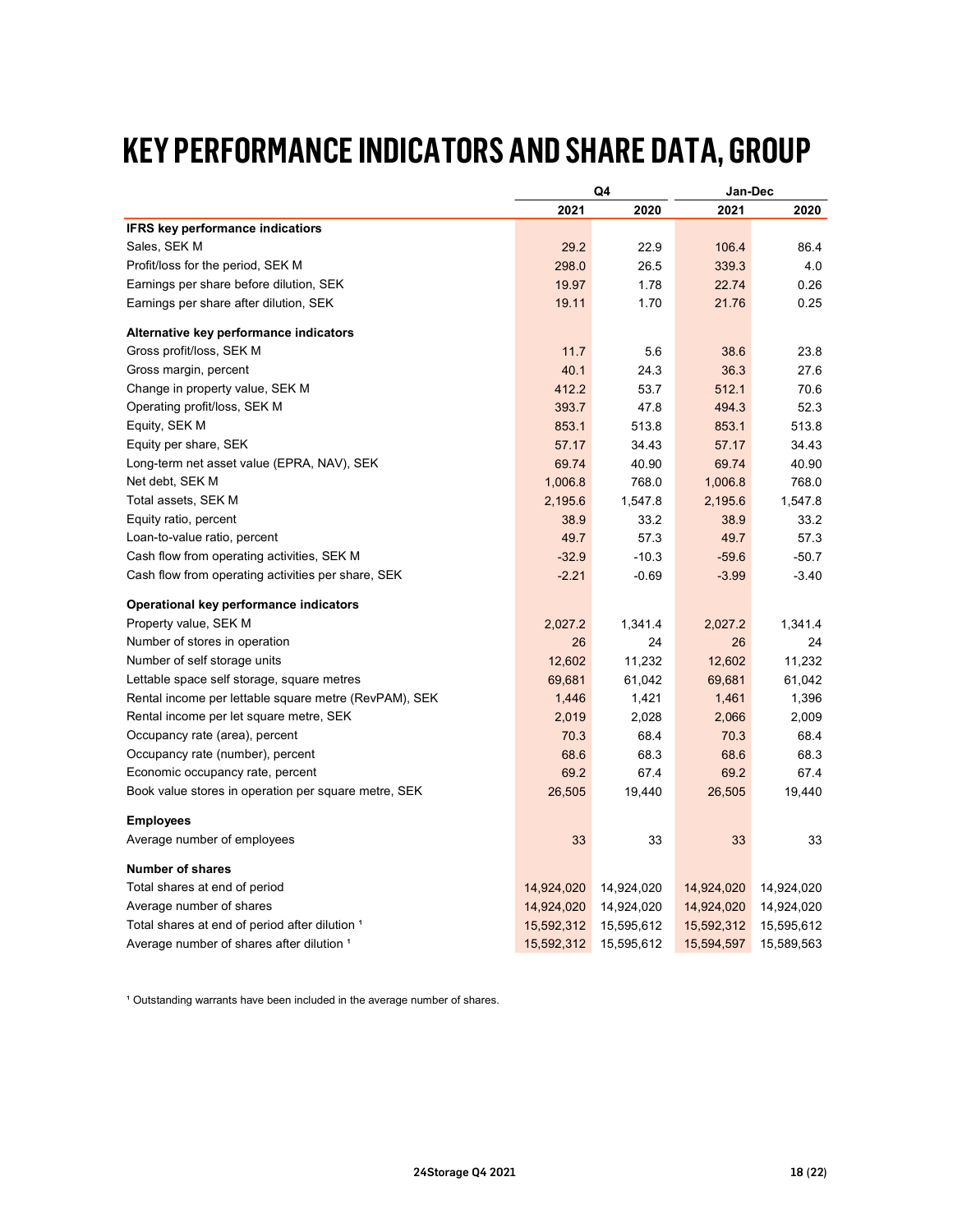### **DEFINITIONS**

#### GROSS MARGIN, PERCENT

Gross profit or loss, i.e. sales revenues less deductions for direct expenses, as a percentage of net sales.

#### LONG-TERM NET WORTH (EPRA NAV) PER SHARE, SEK:

Equity, plus equity contributed (new share issue) at dilution, plus adjusted deferred tax liability in respect of temporary differences in investment properties. This is equal to adjusted equity after dilution, which is divided by the number of existing shares plus shares issued when warrants are utilised.

#### NET DEBT, SEK M

Interest-bearing liabilities excluding lease liabilities less cash and cash equivalents (see Note 11).

#### LOAN-TO-VALUE, PERCENT

Net debt divided by the book value of the properties including ongoing projects.

#### RENTAL INCOME PER LETTABLE SQUARE METRE (REVPAM), SEK:

#### OCCUPANCY RATE (AREA), PERCENT

#### ECONOMIC OCCUPANCY RATE, PERCENT

#### RENTAL VALUE

#### BOOK VALUE OF STORES IN OPERATION PER SQUARE METRE, SEK:

#### COMPARABLE FACILITIES

### CONSOLIDATED QUARTERLY FIGURES

| Rental income in respect of self storage, calculated up for the whole year, in relation to the average number<br>of lettable square metres during the period.                                                                         |         |         |         |         |         |         |                |         |             |         |                |         |
|---------------------------------------------------------------------------------------------------------------------------------------------------------------------------------------------------------------------------------------|---------|---------|---------|---------|---------|---------|----------------|---------|-------------|---------|----------------|---------|
| <b>OCCUPANCY RATE (AREA), PERCENT</b><br>The number of let square metres divided by the number of lettable square metres, at the reporting date.                                                                                      |         |         |         |         |         |         |                |         |             |         |                |         |
| <b>ECONOMIC OCCUPANCY RATE, PERCENT</b><br>Contracted rental income on an annual basis in relation to rental value.                                                                                                                   |         |         |         |         |         |         |                |         |             |         |                |         |
| <b>RENTAL VALUE</b><br>Contracted rental income on an annual basis with a supplement for vacant rent.                                                                                                                                 |         |         |         |         |         |         |                |         |             |         |                |         |
| BOOK VALUE OF STORES IN OPERATION PER SQUARE METRE, SEK:<br>Book value of stores in operation, i.e. excluding IFRS 16 effects (leasing) and excluding book value of<br>project properties, divided by square metres of lettable area. |         |         |         |         |         |         |                |         |             |         |                |         |
|                                                                                                                                                                                                                                       |         |         |         |         |         |         |                |         |             |         |                |         |
|                                                                                                                                                                                                                                       |         |         |         |         |         |         |                |         |             |         |                |         |
|                                                                                                                                                                                                                                       |         |         |         |         |         |         |                |         |             |         |                |         |
| <b>COMPARABLE FACILITIES</b><br>Includes facilities that have been operational during both the current and the comparative period.                                                                                                    |         |         |         |         |         |         |                |         |             |         |                |         |
| CONSOLIDATED QUARTERLY FIGURES                                                                                                                                                                                                        |         |         |         |         |         |         |                |         |             |         |                |         |
|                                                                                                                                                                                                                                       |         | 2021    |         |         |         | 2020    |                |         |             | 2019    |                |         |
| <b>SEKM</b>                                                                                                                                                                                                                           | Q4      | Q3      | Q2      | Q1      | Q4      | Q3      | Q <sub>2</sub> | Q1      | Q4          | Q3      | Q <sub>2</sub> | Q1      |
| <b>Statement</b>                                                                                                                                                                                                                      |         |         |         |         |         |         |                |         |             |         |                |         |
| Net sales                                                                                                                                                                                                                             | 29.2    | 27.6    | 25.5    | 24.2    | 22.9    | 21.9    | 21.2           | 20.5    | 19.5        | 18.5    | 17.2           | 16.5    |
| Operating expenses                                                                                                                                                                                                                    | $-17.5$ | $-15.9$ | $-18.0$ | $-16.5$ | $-17.3$ | $-15.0$ | $-16.0$        | $-14.3$ | $-15.3$     | $-13.7$ | $-13.9$        | $-12.4$ |
| Gross profit/loss                                                                                                                                                                                                                     | 11.7    | 11.7    | 7.5     | 7.7     | 5.6     | 7.0     | 5.1            | 6.2     | 4.2         | 4.8     | 3.3            | 4.1     |
| Gross margin, percent                                                                                                                                                                                                                 | 40      | 42      | 29      | 32      | 24      | 32      | 24             | 30      | 21          | 26      | 19             | 25      |
| <b>From the Balance Sheet</b>                                                                                                                                                                                                         |         |         |         |         |         |         |                |         |             |         |                |         |
| Investment properties                                                                                                                                                                                                                 | 2,027   | 1,576   | 1,543   | 1,383   | 1,341   | 1,249   | 1,227          | 1,191   | 1,142 1,099 |         | 1,054          | 1,021   |
| Equity                                                                                                                                                                                                                                | 853     | 555     | 558     | 508     | 514     | 487     | 493            | 502     | 510         | 411     | 301            | 313     |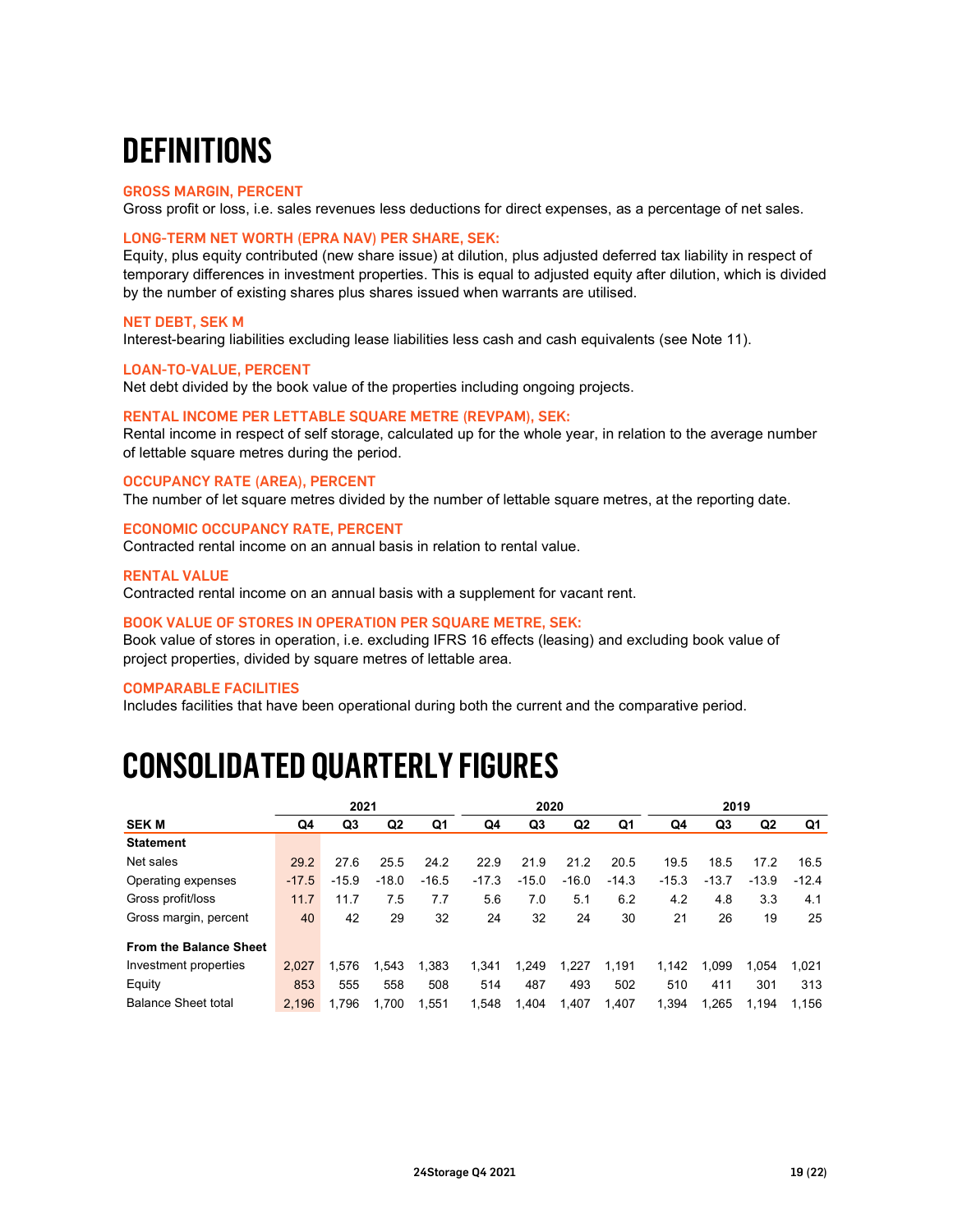### LIST OF OPERATIONAL STORES

| <b>LIST OF OPERATIONAL STORES</b>           |                    |                          |                          |                |                                     |
|---------------------------------------------|--------------------|--------------------------|--------------------------|----------------|-------------------------------------|
|                                             |                    |                          |                          |                |                                     |
|                                             |                    |                          |                          | <b>Storage</b> |                                     |
| <b>Property title</b>                       | Name               | <b>Address</b>           | Holding                  |                | units Lettable area, m <sup>2</sup> |
| Stockholm region<br>Stockholm Spisehällen 3 | Alvik              | Drottningholmsvägen 195  | Ownership/site-leasehold | 504            | 1,942                               |
| Haninge Söderby 1:752                       | Handen             | Träffgatan 7             | Ownership                | 713            | 3,570                               |
| Järfälla Kallhäll 9:44                      | Kallhäll           | Skarprättarvägen 26      | Ownership                | 698            | 3,757                               |
|                                             |                    |                          |                          |                |                                     |
| Brf Järnvägsmannen (part of) Kungsholmen    |                    | Wargentinsgatan 7        | Lease                    | 122            | 348                                 |
| Nacka Lännersta 11:88                       | Orminge            | Telegramvägen 48         | Ownership                | 650            | 3,186                               |
| Brf Fåran 6 and Formen 11                   |                    | Slottsvägen 14,          |                          |                |                                     |
| (part of)                                   | Solna              | Brahevägen 3-5           | Lease                    | 405            | 1,850                               |
| Brf Sparven (part of)                       | Sundbyberg Tule    | Skogsbacken 2            | Lease                    | 123            | 450                                 |
| Brf Klippan 22 (part of)                    | Sundbyberg Alby    | Albygatan 123            | Owner-occupier share     | 318            | 1,012                               |
| Botkyrka Vargen 13                          | Tumba              | Länsmansvägen 15         | Ownership                | 183            | 1,176                               |
| Tyresö Bollmora 2:591                       | Tyresö             | Siklöjevägen 5           | Ownership                | 417            | 1,827                               |
| Uppsala Fyrislund 11:1                      | Uppsala            | Anna Fabris Gata 9       | Ownership                | 695            | 4,771                               |
| Vallentuna Bällsta 5:211                    | Vallentuna Bällsta | Fågelsångsvägen 5        | Ownership                | 257            | 1,185                               |
| Vallentuna Vallentuna-Åby<br>1:160          | Vallentuna Centrum | Olsborgsvägen 13         | Ownership                | 361            | 2,437                               |
| Nicklet 2                                   | Vällingby          | Grimstagatan 164         | Ownership/site-leasehold | 452            | 2,606                               |
| Blästerugnen 4                              | Västerås           | Kokillgatan 5B           | Ownership                | 662            | 3,657                               |
| <b>Total</b>                                |                    |                          |                          | 6,560          | 33,774                              |
|                                             |                    |                          |                          |                |                                     |
| Gothenburg region                           |                    |                          |                          |                |                                     |
| Borås Testaren 3                            | Borås Tullen       | Teknikgatan 5            | Ownership                | 201            | 1,107                               |
| Borås Lärkträdet 6                          | Borås Regementet   | Göteborgsvägen 25        | Ownership                | 418            | 2,625                               |
| Göteborg Backa 21:24                        | Hisings Backa      | Exportgatan 31           | Ownership                | 703            | 4,360                               |
| Kungsbacka Hede 9:29 <sup>1</sup>           | Kungsbacka Hede    | Göteborgsvägen 180       | Ownership                | 331            | 2,154                               |
| Kungsbacka Varla 14:5 <sup>1</sup>          | Kungsbacka Varla   | Magasinsgatan 12         | Ownership                | 420            | 2,755                               |
| Kungälv Perrongen 8                         | Kungälv            | Västra Porten 2          | Ownership                | 681            | 3,486                               |
| Mölndal Pelargonian 8                       | Mölndal            | Södra Ågatan 18A         | Äganderätt               | 738            | 4,432                               |
| Trollhättan Baljan 1                        | Trollhättan        | Betongvägen 13           | Ownership                | 763            | 4,141                               |
| Uddevalla Kuröd 4:64                        | Uddevalla          | Schillers väg 1          | Ownership                | 328            | 2,030                               |
| Total                                       |                    |                          |                          | 4,583          | 27,090                              |
|                                             |                    |                          |                          |                |                                     |
| Malmö region                                |                    |                          |                          |                |                                     |
| Malmö Skjutstallslyckan 22                  | Malmö Centrum      | Lundavägen 54            | Ownership                | 767            | 4,496                               |
| Malmö Sminkören 1                           | Malmö Hyllie       | Axel Danielssons väg 277 | Ownership                | 692            | 4,321                               |
| Total                                       |                    |                          |                          | 1,459          | 8,817                               |
| Total, stores open                          |                    |                          |                          | 12,602         | 69,681                              |
|                                             |                    |                          |                          |                |                                     |

construction, conversion or extension. The project properties are located in Högsbo, Farsta, Tumba and Täby. In addition to these stores, the Group owns a number of project properties, i.e. facilities at the planning stage or in various stages of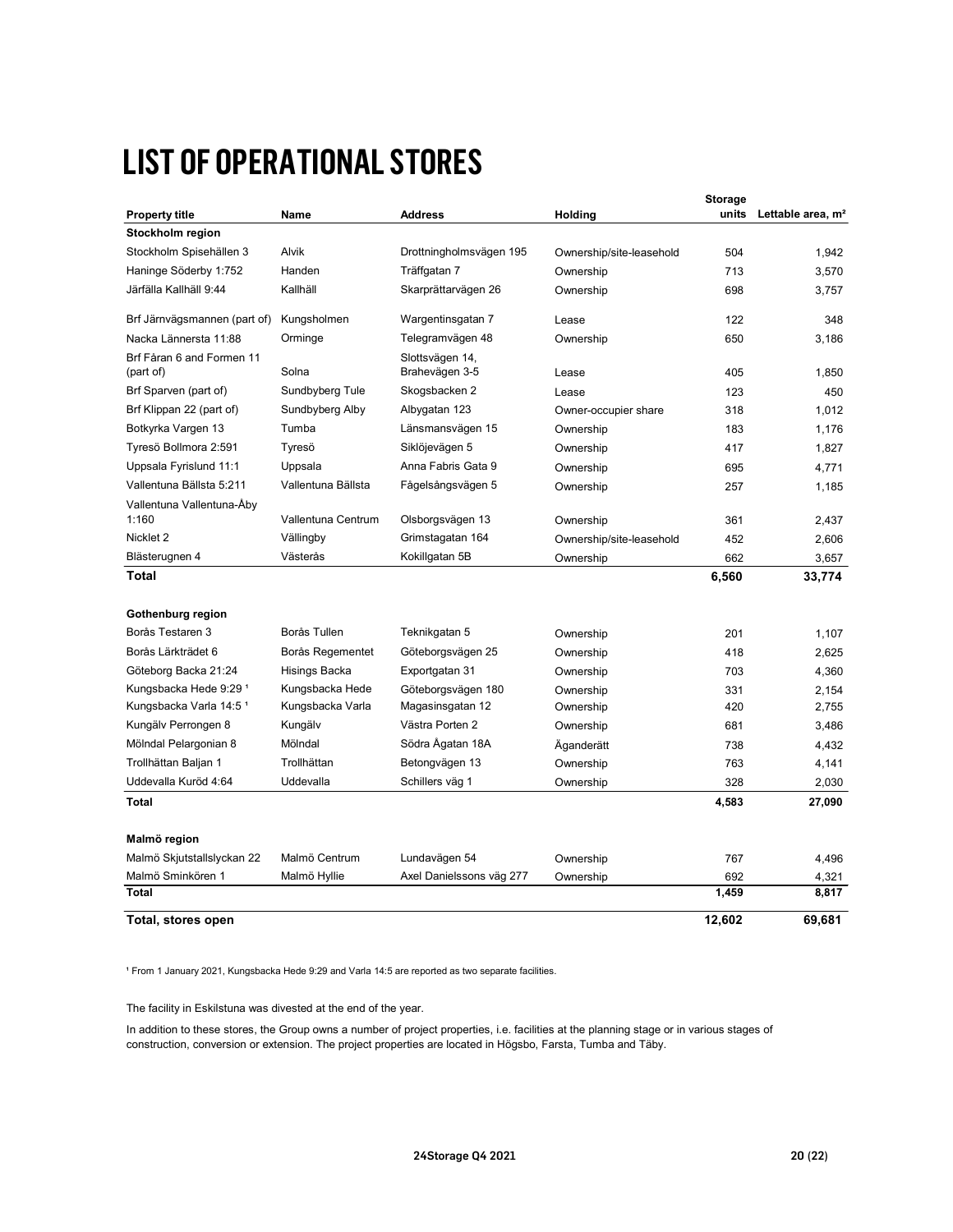### SIGNATURES

Stockholm, Sweden, February 25, 2022 On behalf of the Board of Directors

Fredrik Sandelin CEO

This Report has been prepared in a Swedish original and an English translation. In the event of variations between the two, the Swedish version shall prevail. This Report has not been subject to review by the company's auditors.